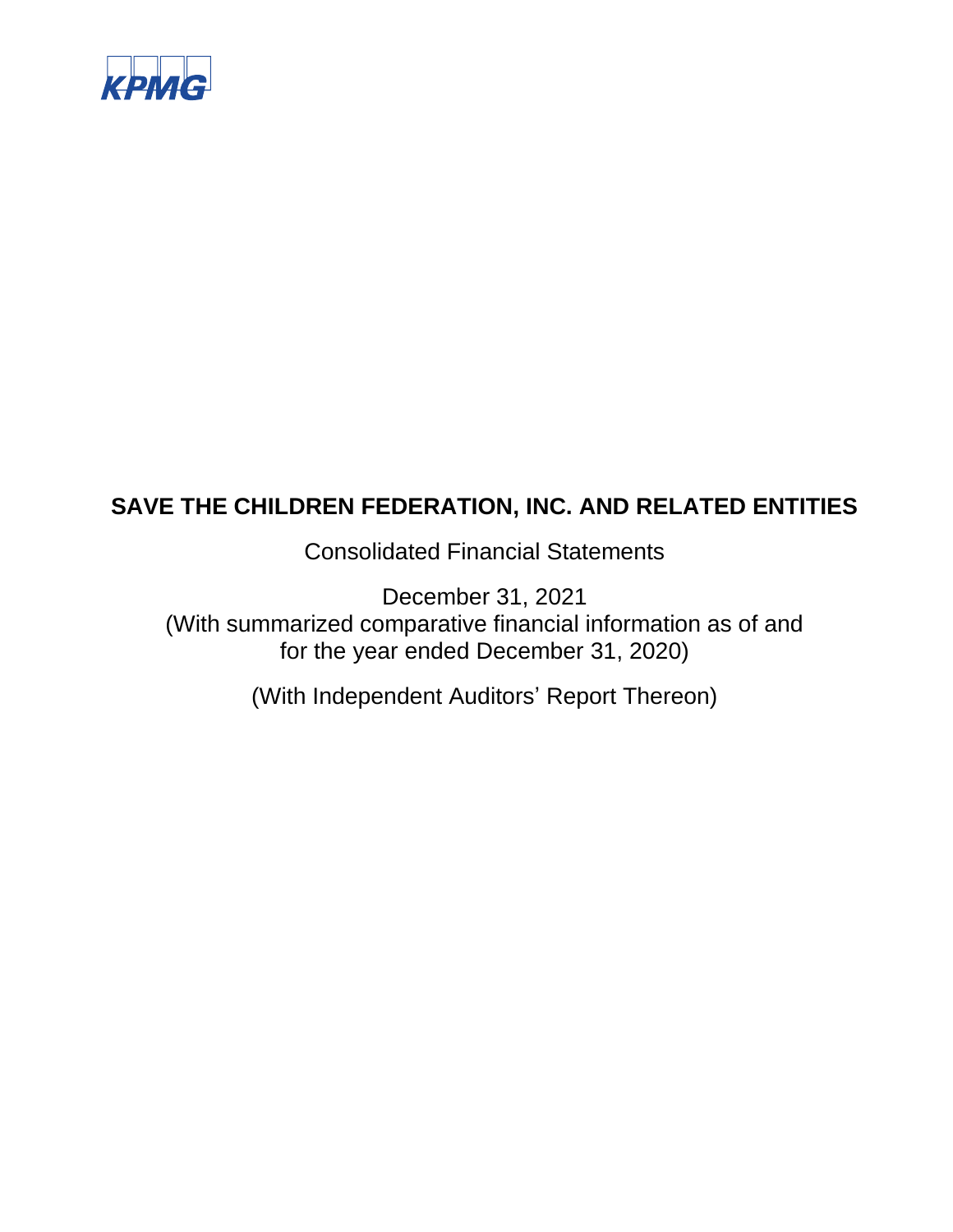

KPMG LLP 345 Park Avenue New York, NY 10154-0102

# **Independent Auditors' Report**

The Board of Trustees Save the Children Federation, Inc.:

# *Opinion*

We have audited the consolidated financial statements of Save the Children Federation, Inc. and related entities (the Organization), which comprise the consolidated statement of financial position as of December 31, 2021 and the related consolidated statements of activities, functional expenses, and cash flows for the year then ended, and the related notes to the consolidated financial statements.

In our opinion, the accompanying consolidated financial statements present fairly, in all material respects, the financial position of the Save the Children Federation, Inc. and related entities as of December 31, 2021 and the changes in their net assets and their cash flows for the year then ended in accordance with U.S. generally accepted accounting principles.

# *Basis for Opinion*

We conducted our audit in accordance with auditing standards generally accepted in the United States of America (GAAS). Our responsibilities under those standards are further described in the Auditors' Responsibilities for the Audit of the Consolidated Financial Statements section of our report. We are required to be independent of the Organization and to meet our other ethical responsibilities, in accordance with the relevant ethical requirements relating to our audit. We believe that the audit evidence we have obtained is sufficient and appropriate to provide a basis for our audit opinion.

#### *Responsibilities of Management for the Consolidated Financial Statements*

Management is responsible for the preparation and fair presentation of the consolidated financial statements in accordance with U.S. generally accepted accounting principles, and for the design, implementation, and maintenance of internal control relevant to the preparation and fair presentation of consolidated financial statements that are free from material misstatement, whether due to fraud or error.

In preparing the consolidated financial statements, management is required to evaluate whether there are conditions or events, considered in the aggregate, that raise substantial doubt about the Organization's ability to continue as a going concern for one year after the date that the consolidated financial statements are available to be issued.

#### *Auditors' Responsibilities for the Audit of the Consolidated Financial Statements*

Our objectives are to obtain reasonable assurance about whether the consolidated financial statements as a whole are free from material misstatement, whether due to fraud or error, and to issue an auditors' report that includes our opinion. Reasonable assurance is a high level of assurance but is not absolute assurance and therefore is not a guarantee that an audit conducted in accordance with GAAS will always detect a material misstatement when it exists. The risk of not detecting a material misstatement resulting from fraud is higher than for one resulting from error, as fraud may involve collusion, forgery, intentional omissions, misrepresentations, or the override of internal control. Misstatements are considered material if there is a substantial likelihood that, individually or in the aggregate, they would influence the judgment made by a reasonable user based on the consolidated financial statements.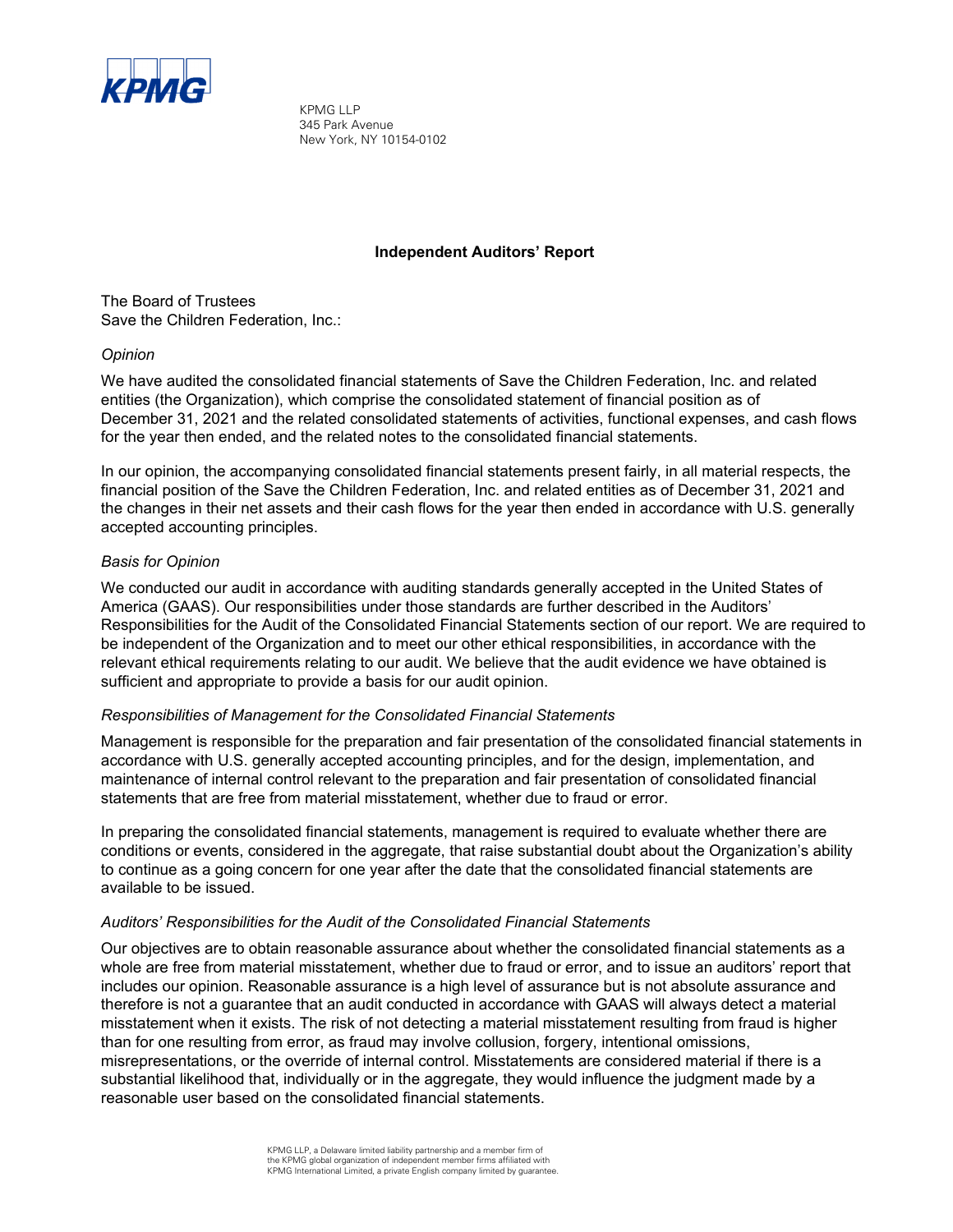

In performing an audit in accordance with GAAS, we:

- Exercise professional judgment and maintain professional skepticism throughout the audit.
- Identify and assess the risks of material misstatement of the consolidated financial statements, whether due to fraud or error, and design and perform audit procedures responsive to those risks. Such procedures include examining, on a test basis, evidence regarding the amounts and disclosures in the consolidated financial statements.
- Obtain an understanding of internal control relevant to the audit in order to design audit procedures that are appropriate in the circumstances, but not for the purpose of expressing an opinion on the effectiveness of the Organization's internal control. Accordingly, no such opinion is expressed.
- Evaluate the appropriateness of accounting policies used and the reasonableness of significant accounting estimates made by management, as well as evaluate the overall presentation of the consolidated financial statements.
- Conclude whether, in our judgment, there are conditions or events, considered in the aggregate, that raise substantial doubt about the Organization's ability to continue as a going concern for a reasonable period of time.

We are required to communicate with those charged with governance regarding, among other matters, the planned scope and timing of the audit, significant audit findings, and certain internal control related matters that we identified during the audit.

# *Report on Summarized Comparative Information*

We have previously audited Save the Children Federation Inc. and related entities' 2020 consolidated financial statements, and we expressed an unmodified audit opinion on those audited consolidated financial statements in our report dated May 26, 2021. In our opinion, the summarized comparative information presented herein as of and for the year ended December 31, 2020 is consistent, in all material respects, with the audited consolidated financial statements from which it has been derived.



New York, New York June 1, 2022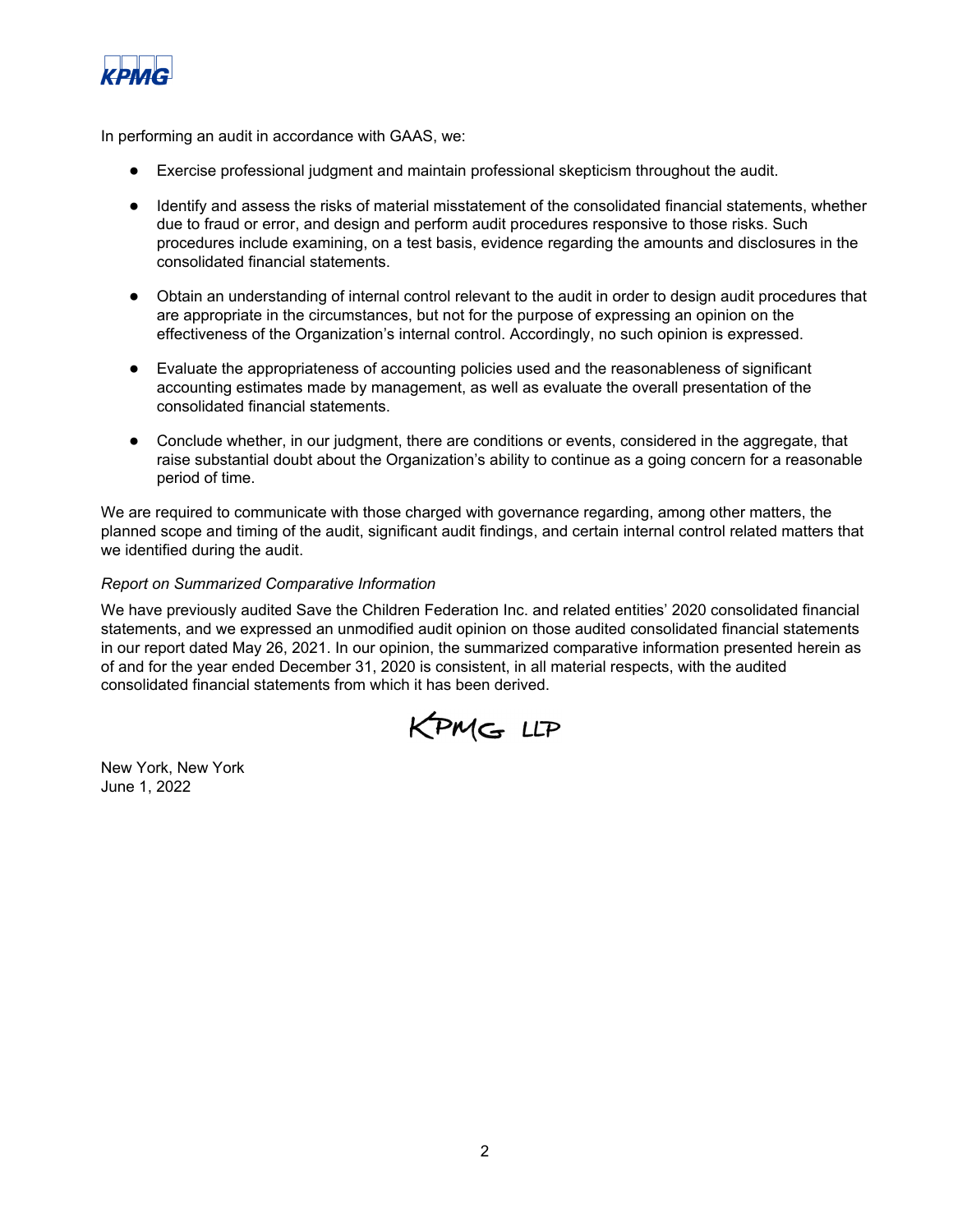Consolidated Statement of Financial Position

December 31, 2021

(with comparative financial information as of December 31, 2020)

#### (In thousands)

| <b>Assets</b>                                                                                                                                                                                                                          | 2021                                 | 2020                                 |
|----------------------------------------------------------------------------------------------------------------------------------------------------------------------------------------------------------------------------------------|--------------------------------------|--------------------------------------|
| Cash and cash equivalents (note 14)<br>Grants and contracts receivable (notes 2(b), 2(c), and 14)<br>Contributions receivable, net (note 6)                                                                                            | \$<br>79,026<br>77,309<br>24,806     | 54,342<br>60,181<br>34,146           |
| Inventory<br>Due from Save the Children International, net (notes 2(f))<br>Prepaid expenses and other assets                                                                                                                           | 8,160<br>29,217<br>2,222             | 4,890<br>33,419<br>2,088             |
| Investments (notes 3 and 4)<br>Assets of pooled income fund and charitable gift annuities (notes 2(e) and 4)<br>Property, plant and equipment, net (note 7)<br>Beneficial interests in perpetual trusts held by third parties (note 4) | 219,676<br>3,792<br>5,420<br>17,333  | 206,750<br>3,247<br>6,957<br>15,946  |
| <b>Total assets</b>                                                                                                                                                                                                                    | \$<br>466,961                        | 421,966                              |
| <b>Liabilities and Net Assets</b>                                                                                                                                                                                                      |                                      |                                      |
| Liabilities:<br>Accounts payable and accrued liabilities<br>Deferred revenue (notes 2(b), 2(c), and 14)<br>Postretirement benefits other than pensions (note 10)                                                                       | \$<br>52,511<br>47,975<br>4,269      | 32,711<br>56,134<br>5,656            |
| <b>Total liabilities</b>                                                                                                                                                                                                               | 104,755                              | 94,501                               |
| Commitments and contingencies (notes 3, 8, 9, 10, 12, 13, and 14)                                                                                                                                                                      |                                      |                                      |
| Net assets:<br>Without donor restrictions:                                                                                                                                                                                             |                                      |                                      |
| Undesignated<br>Board-designated operating reserve (note 2(c))<br>Board-designated endowment (notes 5 and 16)<br>Investment in property, plant, and equipment (note 7)                                                                 | 36,197<br>11,041<br>129,211<br>4,946 | 15,202<br>14,537<br>121,357<br>6,957 |
| Total net assets without donor restrictions                                                                                                                                                                                            | 181,395                              | 158,053                              |
| With donor restrictions:<br>Purpose restricted (notes 5 and 11)<br>Donor-restricted endowment corpus (notes 5, 11, and 16)<br>Beneficial interests in perpetual trusts held by third                                                   | 118,884<br>44,594                    | 110,533<br>42,933                    |
| parties (notes 4 and 11)                                                                                                                                                                                                               | 17,333                               | 15,946                               |
| Total net assets with donor restrictions                                                                                                                                                                                               | 180,811                              | 169,412                              |
| Total net assets                                                                                                                                                                                                                       | 362,206                              | 327,465                              |
| Total liabilities and net assets                                                                                                                                                                                                       | \$<br>466,961                        | 421,966                              |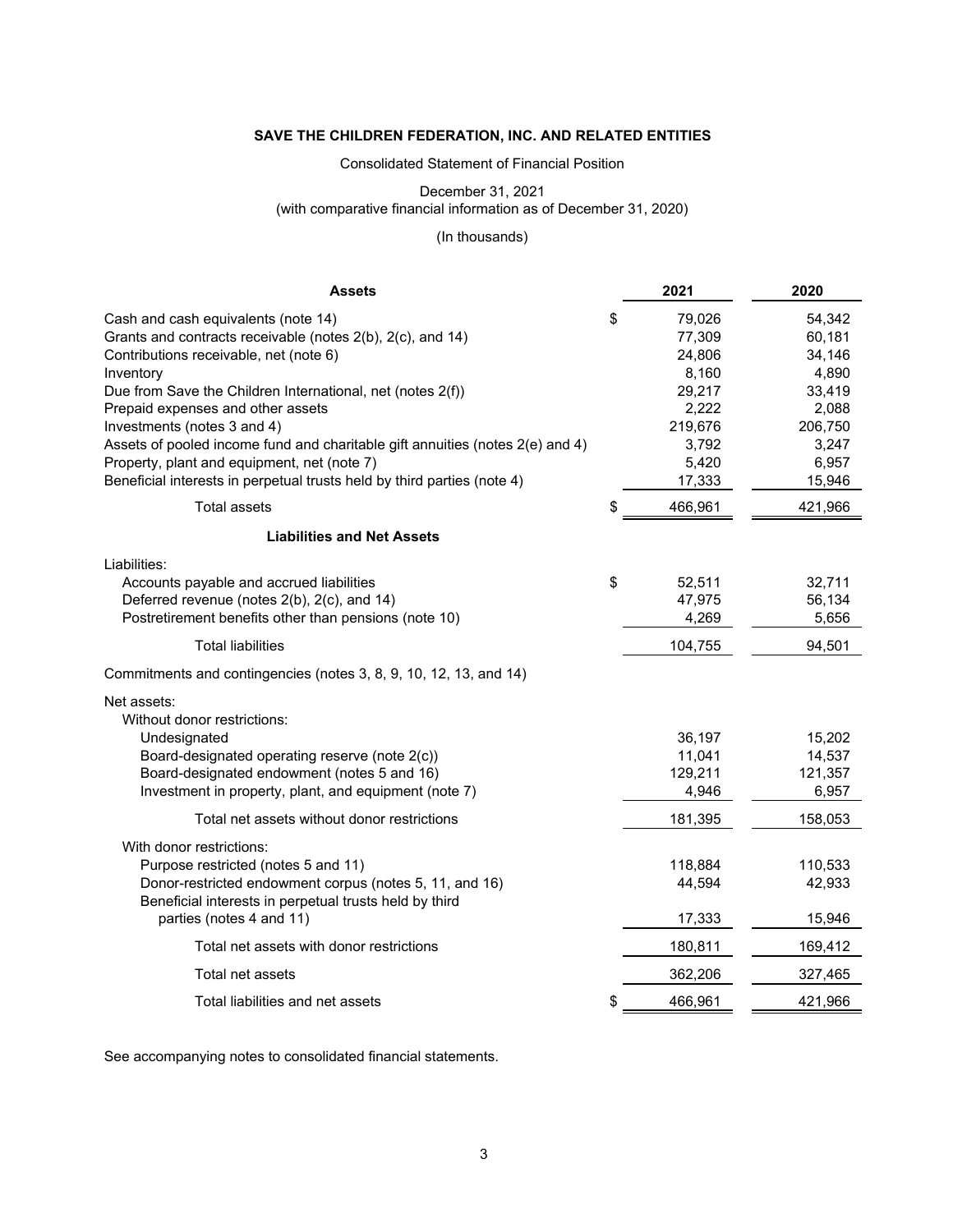Consolidated Statement of Activities

Year ended December 31, 2021

(with summarized comparative financial information for the year ended December 31, 2020)

(In thousands)

|                                                                         |                               | 2021                       |              |                      |
|-------------------------------------------------------------------------|-------------------------------|----------------------------|--------------|----------------------|
|                                                                         | Without donor<br>restrictions | With donor<br>restrictions | <b>Total</b> | 2020<br><b>Total</b> |
| Operating revenue:                                                      |                               |                            |              |                      |
| Contributions of cash and other financial assets                        | \$<br>252,941                 | 65,867                     | 318,808      | 311,689              |
| Contributions of non-financial assets (note 2(d))                       | 4,418                         | 58,399                     | 62,817       | 76,652               |
| U.S. government grants and contracts (note 14)                          | 419,008                       |                            | 419,008      | 344,780              |
| Child sponsorships                                                      |                               | 73,169                     | 73,169       | 70,977               |
| Commodities and freight (notes 2(d) and 14)                             | 64,480                        |                            | 64,480       | 54,081               |
| Fee for service contracts                                               | 992                           |                            | 992          | 944                  |
| Bequests (note 2(c))                                                    | 6,309                         | 570                        | 6.879        | 13.109               |
| Net investment return appropriated for operations (notes 3 and 5)       | 5,637                         | 1,655                      | 7,292        | 6,778                |
| Other                                                                   | 454                           | 145                        | 599          | 458                  |
|                                                                         | 754,239                       | 199,805                    | 954,044      | 879,468              |
| Net assets released from restrictions                                   | 194,489                       | (194, 489)                 |              |                      |
| Total operating revenue                                                 | 948,728                       | 5,316                      | 954,044      | 879,468              |
| Operating expenses:                                                     |                               |                            |              |                      |
| Program services:                                                       |                               |                            |              |                      |
| Program activities (note 15)                                            | 182,587                       |                            | 182,587      | 181,002              |
| Program activities - Save the Children International (note 15)          | 561,913                       |                            | 561,913      | 451,466              |
| Program development and public policy support                           | 48,556                        |                            | 48,556       | 78,859               |
|                                                                         |                               |                            |              |                      |
| Total program services                                                  | 793,056                       |                            | 793,056      | 711,327              |
| Supporting services:                                                    |                               |                            |              |                      |
| Management and general                                                  | 28,236                        |                            | 28,236       | 29,888               |
| Management and general - Save the Children International                | 22,462                        |                            | 22,462       | 20,646               |
| Fund-raising                                                            | 89,963                        |                            | 89,963       | 77,976               |
| Total supporting services                                               | 140,661                       |                            | 140,661      | 128,510              |
| Total operating expenses                                                | 933,717                       |                            | 933,717      | 839,837              |
| Excess of operating revenue over expenses before net transfers          | 15,011                        | 5,316                      | 20,327       | 39,631               |
| Net transfers to (from) operating revenue (note $2(c)$ )                | 3,496                         |                            | 3,496        | (7,996)              |
| Excess of operating revenue over expenses                               | 18,507                        | 5,316                      | 23,823       | 31,635               |
| Nonoperating activities:                                                |                               |                            |              |                      |
| Net investment return in excess of appropriated for operations          | 7,690                         | 3,355                      | 11,045       | 17,395               |
| Foreign currency exchange and derivative instruments gain (loss)        | 449                           |                            | 449          | (685)                |
| Endowment contributions and transfers                                   | (781)                         | 1,315                      | 534          | 2,846                |
| Transfers, net (note 2(c))                                              | (3, 496)                      |                            | (3, 496)     | 7,996                |
| Contributions and changes in value of split-interest agreements         | 530                           | 1,413                      | 1,943        | 1,086                |
| Post-retirement changes other than net periodic benefit costs (note 10) | 1,123                         |                            | 1,123        |                      |
| Other                                                                   | (680)                         |                            | (680)        | (425)                |
| Total nonoperating activities                                           | 4,835                         | 6,083                      | 10,918       | 28,213               |
| Increase in net assets                                                  | 23,342                        | 11,399                     | 34,741       | 59,848               |
| Net assets at beginning of year                                         | 158,053                       | 169,412                    | 327,465      | 267,617              |
| Net assets at end of year                                               | 181,395<br>\$                 | 180,811                    | 362,206      | 327,465              |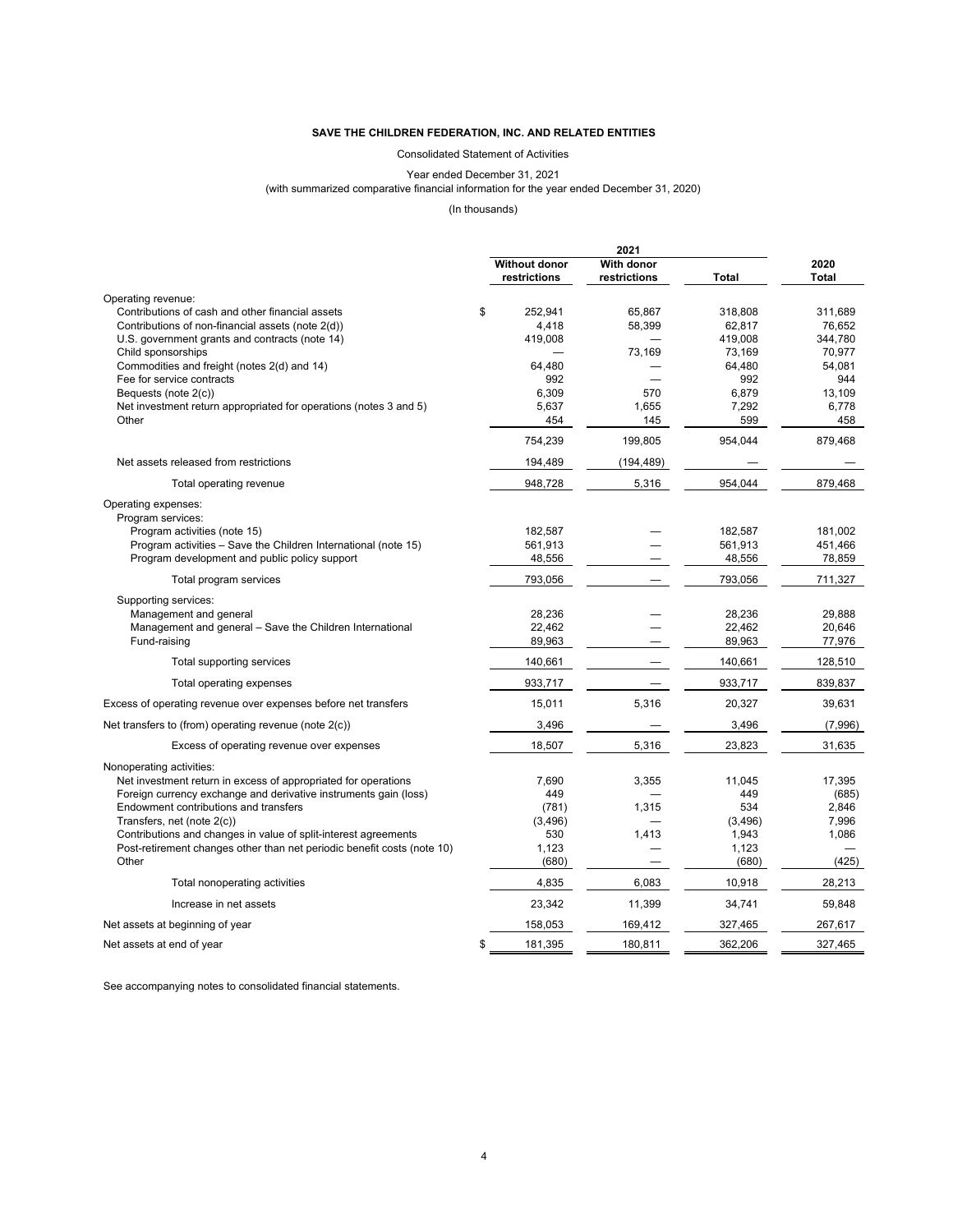Consolidated Statement of Functional Expenses

Year ended December 31, 2021 (with summarized comparative financial information for the year ended December 31, 2020)

#### (In thousands)

|                                           | <b>Program services</b>            |                                                           |                           |                                  | <b>Supporting services</b> |                                        |                      |               |
|-------------------------------------------|------------------------------------|-----------------------------------------------------------|---------------------------|----------------------------------|----------------------------|----------------------------------------|----------------------|---------------|
|                                           | Program<br>activities<br>(note 16) | Program<br>development<br>and public<br>policy<br>support | Total program<br>services | <b>Management</b><br>and general | <b>Fundraising</b>         | <b>Total</b><br>supporting<br>services | 2021<br><b>Total</b> | 2020<br>Total |
| <b>Salaries</b>                           | \$<br>45,543                       | 23,124                                                    | 68,667                    | 15,901                           | 19,845                     | 35,746                                 | 104,413              | 99,101        |
| Employee fringe benefits (notes 9 and 10) | 14,555                             | 6,582                                                     | 21,137                    | 5,605                            | 5,569                      | 11,174                                 | 32,311               | 27,909        |
| Total salaries and related expenses       | 60,098                             | 29,706                                                    | 89,804                    | 21,506                           | 25,414                     | 46,920                                 | 136,724              | 127,010       |
| Grants to and charges from SCI            | 561,913                            | —                                                         | 561,913                   | 22,462                           |                            | 22,462                                 | 584,375              | 472,112       |
| Grants to other agencies                  | 79,524                             | 381                                                       | 79,905                    |                                  | 125                        | 126                                    | 80,031               | 96,066        |
| Commodities and freight                   | 13,446                             |                                                           | 13,446                    |                                  |                            |                                        | 13,446               | 9,288         |
| Supplies, materials, etc.                 | 9,994                              | 372                                                       | 10,366                    | 670                              | 1,500                      | 2,170                                  | 12,536               | 13,187        |
| Travel                                    | 1,306                              | 109                                                       | 1,415                     | 8                                | 143                        | 151                                    | 1,566                | 1,856         |
| Professional fees                         | 7,669                              | 3,471                                                     | 11,140                    | 3,353                            | 7,947                      | 11,300                                 | 22,440               | 19,598        |
| Advertising (note 2(d))                   | 307                                | 10,899                                                    | 11,206                    |                                  | 40,730                     | 40,730                                 | 51,936               | 71,548        |
| Occupancy (note 12)                       | 4,866                              | 2,631                                                     | 7,497                     | 903                              | 993                        | 1,896                                  | 9,393                | 9,205         |
| Printing                                  | 213                                | 11                                                        | 224                       | 62                               | 4,272                      | 4,334                                  | 4,558                | 4,828         |
| Telecommunications                        | 719                                | 295                                                       | 1,014                     | 139                              | 2,707                      | 2,846                                  | 3,860                | 3,179         |
| Postage and shipping                      | 533                                | 25                                                        | 558                       | 31                               | 2,530                      | 2,561                                  | 3,119                | 3,479         |
| Depreciation and amortization             | 1,354                              | 65                                                        | 1,419                     | 455                              | 671                        | 1,126                                  | 2,545                | 2,806         |
| Other                                     | 2,558                              | 591                                                       | 3,149                     | 1,108                            | 2,931                      | 4,039                                  | 7,188                | 5,675         |
| Total expenses                            | 744,500                            | 48,556                                                    | 793,056                   | 50,698                           | 89,963                     | 140,661                                | 933,717              | 839,837       |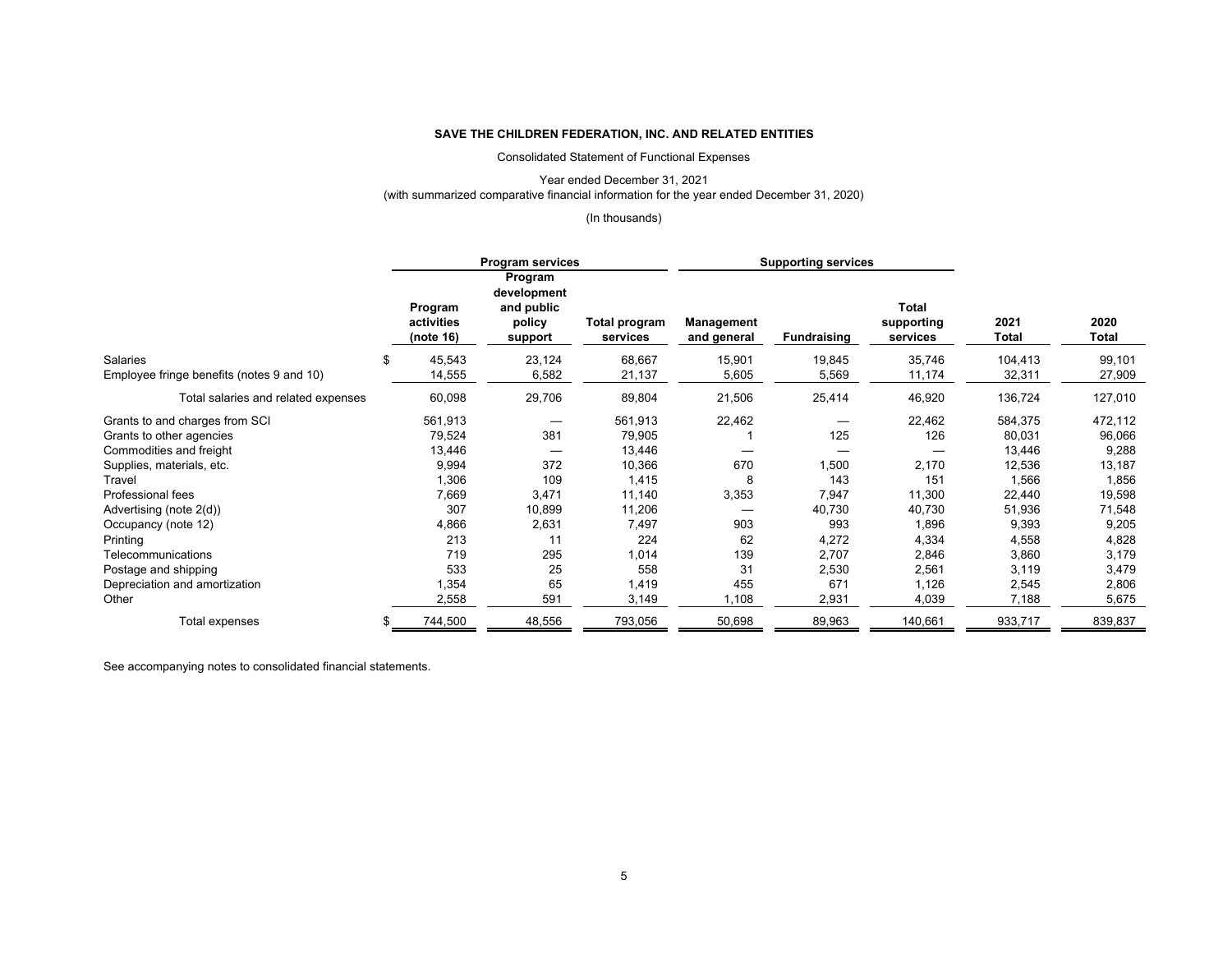#### Consolidated Statement of Cash Flows

# Year ended December 31, 2021

(with comparative financial information for the year ended December 31, 2020)

#### (In thousands)

|                                                                                                    | 2021               | 2020                 |
|----------------------------------------------------------------------------------------------------|--------------------|----------------------|
| Cash flows from operating activities:                                                              |                    |                      |
| Increase in net assets                                                                             | \$<br>34,741       | 59,848               |
| Adjustments to reconcile increase in net assets to net cash provided                               |                    |                      |
| by operating activities:                                                                           |                    |                      |
| Depreciation and amortization                                                                      | 2,545              | 2,806                |
| Loss on disposal of building and equipment                                                         |                    | 126                  |
| Change in gifts-in-kind and other inventory                                                        | (3,270)            | (1, 362)             |
| Net appreciation in fair value of investments<br>Contributions restricted for long-term investment | (17, 926)<br>(534) | (24, 282)<br>(2,846) |
| Change in beneficial interests in perpetual trusts held by third Parties                           | (1, 387)           | (992)                |
| Changes in operating assets and liabilities:                                                       |                    |                      |
| Grants and contracts receivable                                                                    | (17, 128)          | 201                  |
| Contributions receivable                                                                           | 8,492              | (10, 576)            |
| Due from Save the Children International, net                                                      | 4,202              | (13, 112)            |
| Prepaid expenses and other assets                                                                  | (158)              | 4,716                |
| Accounts payable and accrued liabilities                                                           | 19,350             | 4,810                |
| Deferred revenue                                                                                   | (8, 159)           | 18,326               |
| Postretirement benefits other than pensions                                                        | (1, 387)           | 430                  |
| Net cash provided by operating activities                                                          | 19,381             | 38,093               |
| Cash flows from investing activities:                                                              |                    |                      |
| Purchases of property, plant, and equipment                                                        | (534)              | (1,026)              |
| Purchases of investments                                                                           | (97,063)           | (92,046)             |
| Proceeds from sale of investments                                                                  | 102,063            | 63,038               |
| Net cash provided by (used in) investing activities                                                | 4,466              | (30, 034)            |
| Cash flows from financing activities:                                                              |                    |                      |
| Contributions received for long-term investment                                                    | 1,382              | 7,511                |
| Distribution of split interest agreements, net                                                     | (545)              | (374)                |
| Net cash provided by financing activities                                                          | 837                | 7,137                |
| Net increase in cash and cash equivalents                                                          | 24,684             | 15,196               |
| Cash and cash equivalents at beginning of year                                                     | 54,342             | 39,146               |
| Cash and cash equivalents at end of year                                                           | \$<br>79,026       | 54,342               |
| Supplemental cash flow information:                                                                |                    |                      |
| Donated non-financial assets                                                                       | \$<br>62,817       | 76,652               |
| Commodities                                                                                        | 64,480             | 54,081               |
| Acquisition of land partially financed by trade payable                                            | 474                |                      |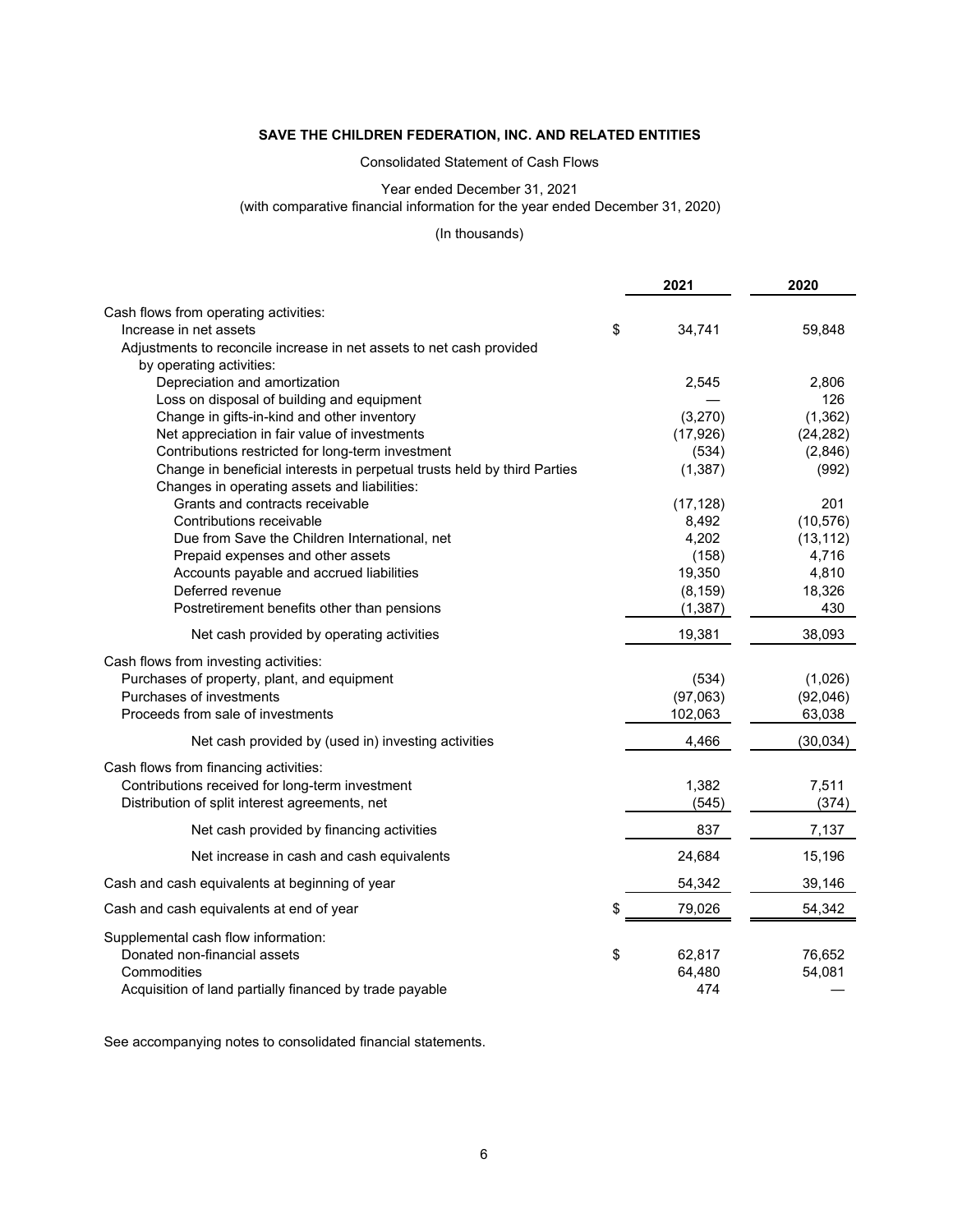Notes to Consolidated Financial Statements

December 31, 2021 (With summarized comparative financial information as of and for the year ended December 31, 2020)

#### (Amounts in thousands)

# **(1) Organization and Purpose**

Save the Children Federation, Inc. (SCUS) was established in 1932 and operates as a voluntary, nonsectarian, nonprofit organization in the United States of America and throughout the world providing services for children and community self-help assistance.

SCUS is a member of Save the Children Association (SCA), a Swiss membership organization. SCA currently has 29 independent, autonomous, nonprofit, private voluntary membership organizations that bear the name Save the Children or a related designation (the Members). SCA created Save the Children International (SCI), a United Kingdom based charitable entity, of which SCA is the sole member, and therefore, SCI is a wholly owned subsidiary of SCA.

In 2011, SCUS, in concert with the 29 other independent Members, entered into a series of agreements to create a single global program delivery platform through SCI. Under these agreements, SCUS works with other Members through the SCI platform to deliver nondomestic programs to benefit children. SCUS continues to design programs, coordinate with donors, and provide technical assistance to ensure program quality, monitoring, and reporting. The costs of implementing programs through the SCI structure are covered by program funds raised by SCUS (and other Members) and the allocation of administrative expenses among the Members.

In addition to the program delivery platform and cost-sharing, SCUS and other Members agreed to transfer certain in-country program assets to SCI to facilitate the delivery of programs overseas. SCUS started to transition country offices in 2011. As of December 31, 2021, one country office had not yet transitioned to SCI. SCUS is continuing to work towards transitioning this office to SCI and currently is operating under a pre-transition agreement.

SCUS Head Start Programs, Inc. (Head Start) began operations in 2012 as a voluntary, nonsectarian, nonprofit organization in the United States of America delivering early childhood development programming. SCUS is the sole member of Head Start, and accordingly, Head Start is a consolidated related entity.

Save the Children Action Network, Inc. (SCAN) was established in March 2014 as a nonprofit organization organized and operated exclusively for purposes related to the social welfare of children. SCUS is the sole member of SCAN, and accordingly, SCAN is a consolidated related entity.

Community Development Aquaventures Pte. Ltd. (CDA) and SCF Social Ventures Pte. Ltd. (SCF) were incorporated in September 2020 as exempt private companies limited by shares. In March 2021, PT Solusi Masyarakat Mandiri (PT SMM) was incorporated as an LLC with ownership shares from CDA and SCF. SCUS is the sole member of CDA and SCF, and accordingly, CDA, SCF, and PT SMM are consolidated related entities.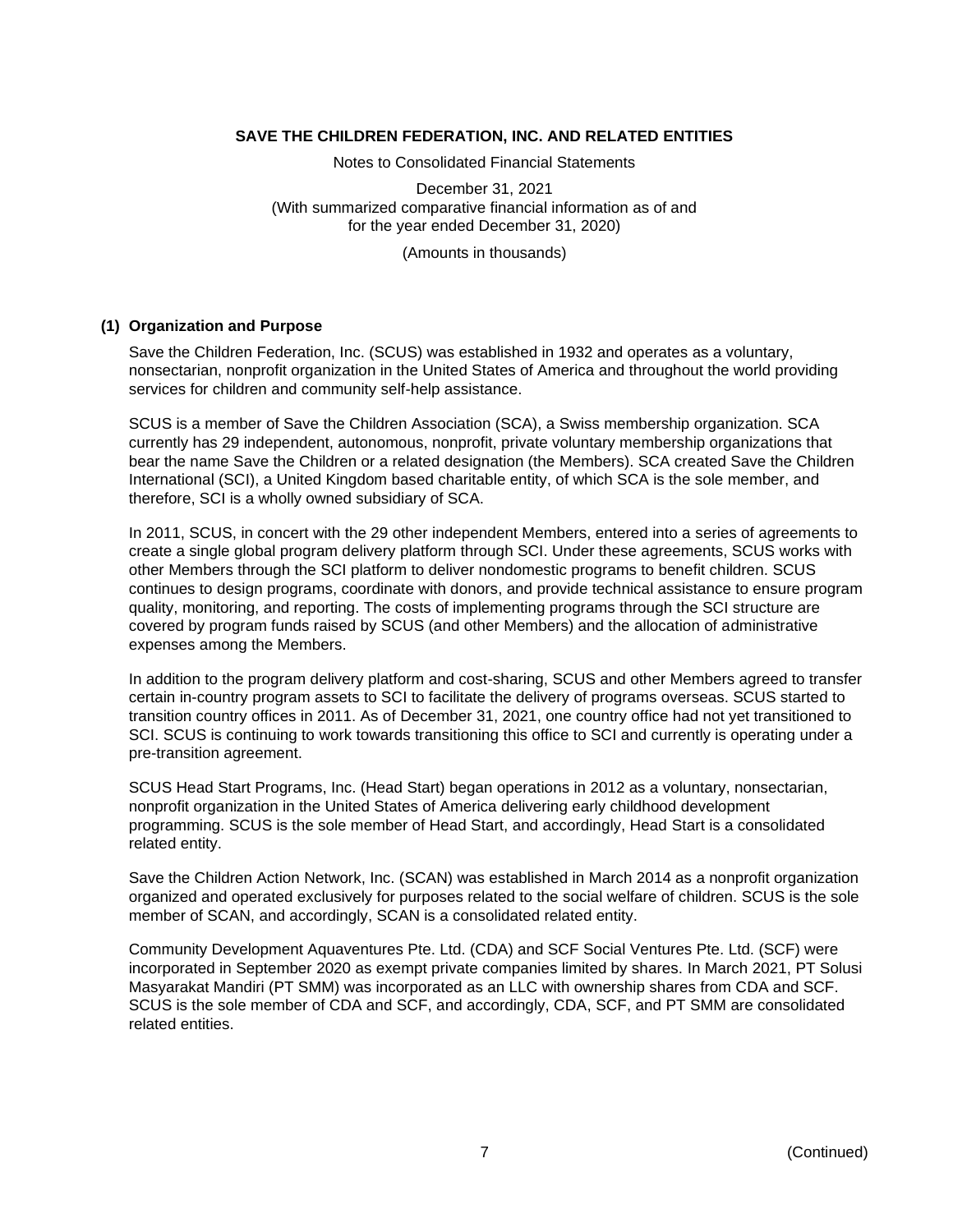Notes to Consolidated Financial Statements

December 31, 2021 (With summarized comparative financial information as of and for the year ended December 31, 2020)

(Amounts in thousands)

# **(2) Summary of Significant Accounting Policies**

#### *(a) Basis of Accounting*

The consolidated financial statements include the accounts of SCUS, Head Start, SCAN, CDA, SCF and PT SMM (collectively, the Organization) and have been prepared using the accrual basis of accounting in accordance with U.S. generally accepted accounting principles (GAAP). All significant intercompany account balances and transactions have been eliminated in consolidation.

Net assets are classified based on the existence or absence of donor-imposed restrictions. Accordingly, the Organization's net assets and changes therein are classified and reported as follows:

- Without donor restrictions Net assets that are not subject to donor-imposed restrictions or the donor-imposed restrictions have expired. As reflected in the accompanying consolidated financial statements and by resolution of the Organization's Board of Trustees, for 2021, unrestricted bequest revenue received in excess of current year budget is transferred to the operating reserve, whereas in 2020, the excess of unrestricted bequest revenue over \$4,500 was transferred.
- With donor restrictions Net assets that are subject to donor-imposed restrictions. These include net assets that are subject to time or purpose restrictions and donor restricted endowments. Assets with time or purpose restrictions are satisfied either by the passage of time or by actions of the Organization. Donor restricted endowments must be maintained permanently by the Organization and only the income may be used as specified by the donor. Donor restricted endowments consist primarily of the historical dollar value of contributions to donor-restricted endowment funds.

Revenue is reported as increases in net assets without donor restrictions unless their use is limited by donor-imposed restrictions. Expenses are reported as decreases in net assets without donor restrictions. If an expense is incurred for a purpose for which net assets with donor restrictions are available, a donor-imposed restriction is fulfilled to the extent of the expense incurred. When a donor restriction expires, that is, when a stipulated time restriction ends or purpose restriction is accomplished, net assets with donor restrictions are reclassified to net assets without donor restrictions and reported as release from restrictions in the consolidated statement of activities. The organization adopts the simultaneous release option for donor-restricted conditional grants that are recognized and used within the same reporting period, and thus are reported as net assets without donor restrictions.

Gains and losses on investments are reported as increases or decreases in net assets without donor restrictions unless their use is restricted by donors or by law.

#### *(b) United States Government Grants and Contracts*

The Organization receives funding under grants and contracts from the government of the United States of America (U.S.) for direct and indirect program costs and to provide certain whole or partial sub-grants to other agencies. This funding is subject to U.S. government restrictions, which must be met through incurring qualifying expenses for particular programs. Revenue from U.S. government grants and contracts is recognized when funds are utilized by the Organization to carry out the activity,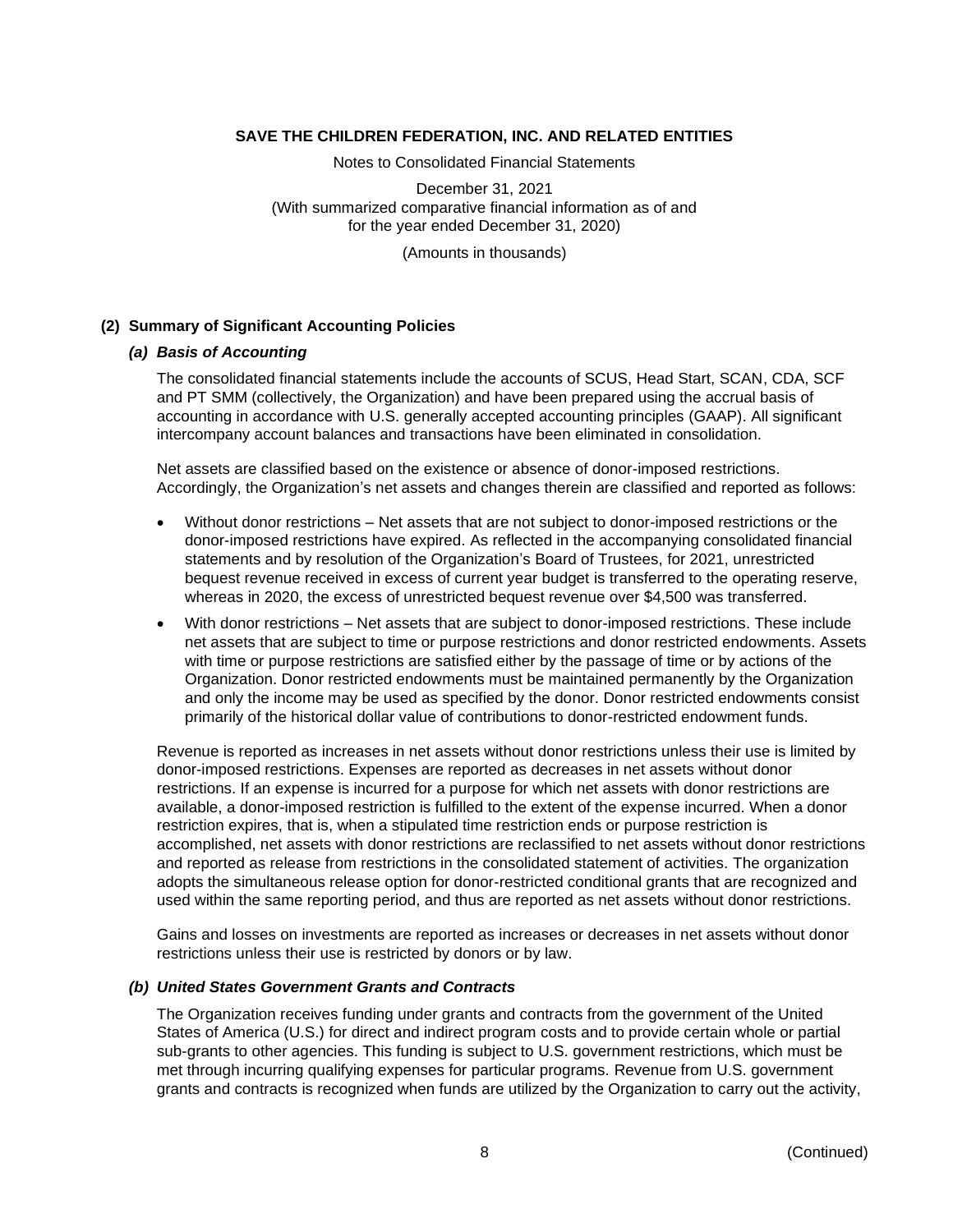Notes to Consolidated Financial Statements

December 31, 2021 (With summarized comparative financial information as of and for the year ended December 31, 2020)

(Amounts in thousands)

accomplish the milestones/objectives, or meet performance obligations stipulated in the grant or contract agreement.

|                                                                 |   | 2021    | 2020    |
|-----------------------------------------------------------------|---|---------|---------|
| U.S. government grants and contracts receivable, net            | S | 62.413  | 53.577  |
| U.S. government deferred revenue                                |   | 2.253   | 4.174   |
| U.S. government obligated conditional contributions (2022-2026) |   | 432.203 | 375,866 |
| U.S. government obligated conditional grants by SCUS to         |   |         |         |
| subrecipients (2022-2026)                                       |   | 336,101 | 240,883 |

Fees related to U.S. government contracts are recognized as earned. Fees earned are reported on the consolidated statement of activities as other income.

#### *(c) Contributions, Private Grants, and Other Public Sources*

The Organization receives funding under grants and contributions from United Nations agencies and other public and private grantors, for direct and indirect program costs and to provide certain whole or partial subgrants to other agencies. This funding may be subject to donor restrictions, which must be met through incurring qualifying expenses for particular programs.

| 6.604   |
|---------|
| 51,960  |
|         |
| 247.650 |
|         |
| 161.414 |
|         |

Public and private grants or contributions are conditional if the agreement includes both a barrier that must be overcome for the recipient to be entitled to the assets transferred and a right of return for the transferred asset or a right of release of the promisor's obligation to the transferred assets. Conditional contributions received with donor-imposed barriers are recognized as revenue when the barriers have been met. Amounts received in advance of satisfying the donor-imposed barriers are reported as deferred revenue until the barriers are met.

Unconditional contributions are recognized as revenue at fair value when received or pledged. Fair value is estimated giving consideration to anticipated future cash receipts (after allowance is made for uncollectible contributions) and discounting anticipated future cash receipts at a risk-adjusted rate for the duration of the donor's payment plan. Amortization of the discount is recorded as additional contribution revenue. An allowance for uncollectible contributions is estimated based upon prior year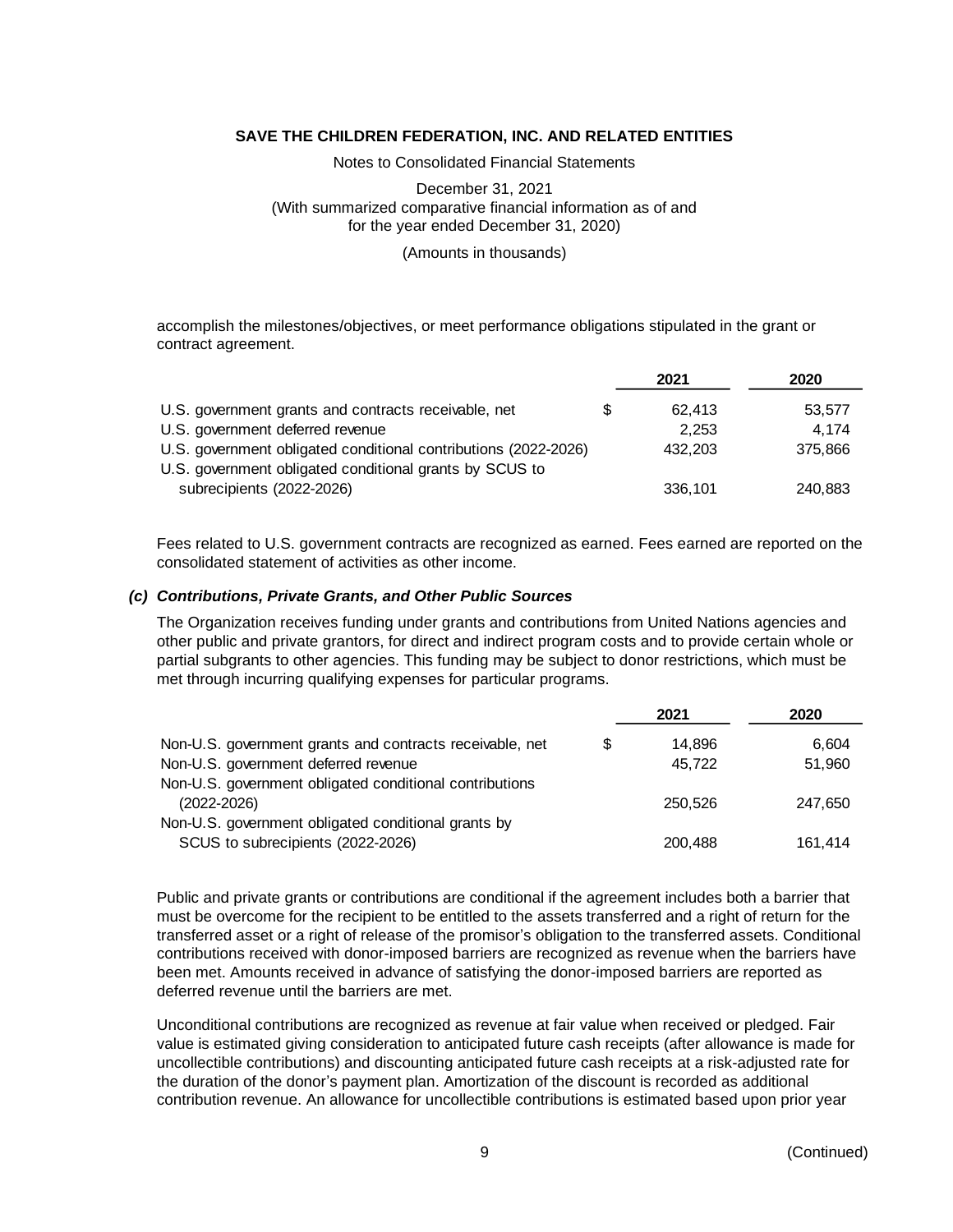Notes to Consolidated Financial Statements

December 31, 2021 (With summarized comparative financial information as of and for the year ended December 31, 2020)

(Amounts in thousands)

collection history and analysis of past-due amounts. Time or purpose restrictions on the use of contributions are satisfied by passage of time or use of funds, and released from restriction, accordingly.

Bequest income is recorded when the will has gone through probate, is declared legally valid, and the interests that the Organization has in a decedent's estate are reasonably estimated and assured to be received. For 2021, the Board of Trustees has determined by resolution that bequest income without donor restrictions is included in operating revenue up to the current year board approved budget for bequest revenue, rather than over \$4,500 in 2020 and prior. In the event there is an excess of unrestricted bequests, this will first make up any operating revenue shortfall, and the remainder will be reclassified to board-designated operating reserves under nonoperating activities. The amounts classified as board-designated funds shall address key strategic purposes as determined by the management team. In 2021 and 2020, respectively, the Organization has transferred the excess bequest of \$0 and \$7,996 to the board-designated operating reserve, and released \$3,496 and \$0 for operations from the reserve.

#### *(d) Gifts-in-Kind, Donated Services, and Commodities*

The Organization receives various forms of gift-in-kind (GIK) including media, food and non-food items such as books and household goods, in-kind services, pharmaceuticals and medical supplies, and cryptocurrency. GIK are reported as contributions at their estimated fair value on the date of receipt and reported as expense when utilized. GIK are valued based upon estimates of fair market or wholesale values that would be received for selling the goods in their principal market considering their condition and utility for use at the time the goods are contributed by the donor. Donated GIK are not sold and goods are only distributed for program use. Cryptocurrency is held only until sold by a third party crypto donation platform.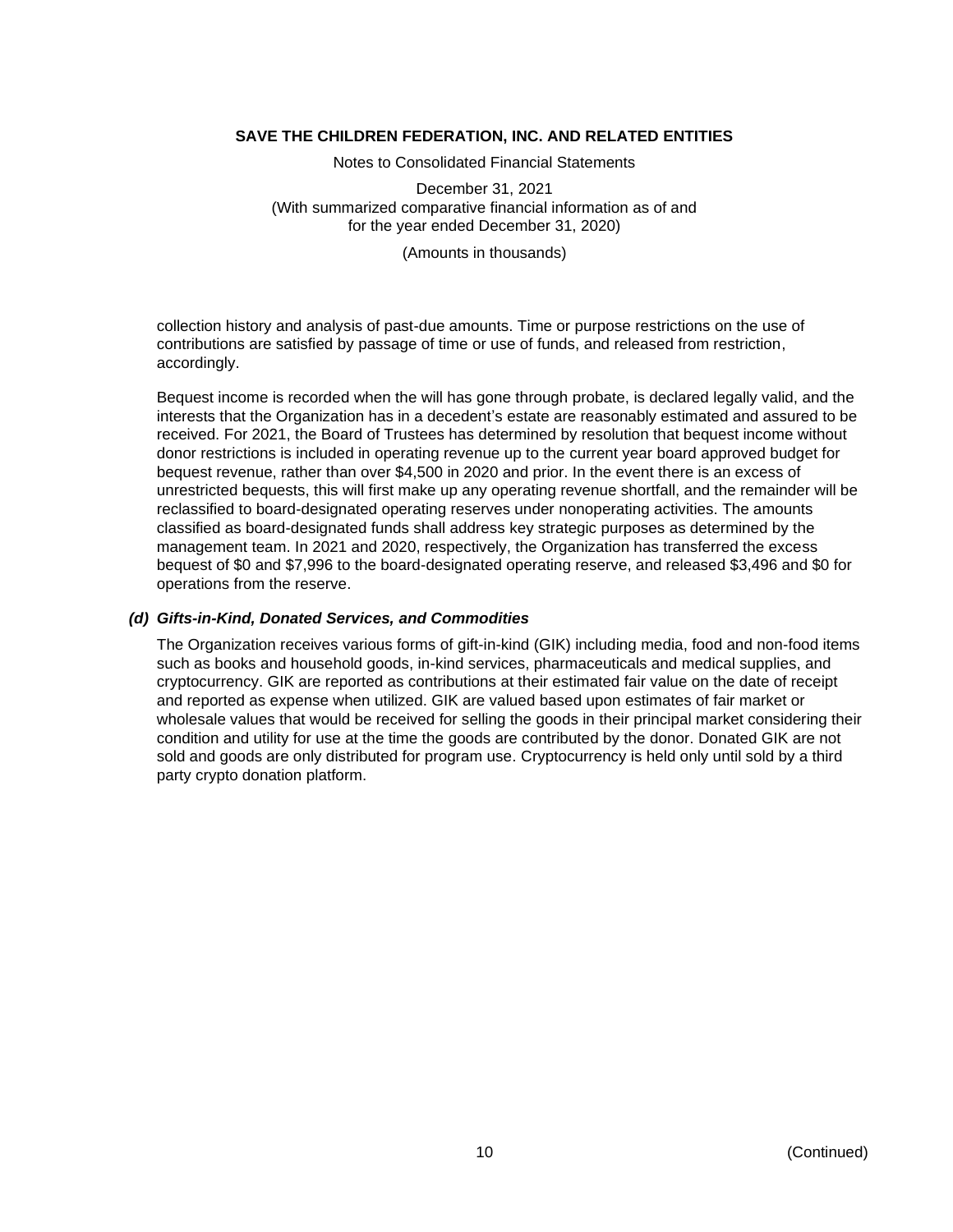Notes to Consolidated Financial Statements

# December 31, 2021 (With summarized comparative financial information as of and for the year ended December 31, 2020)

#### (Amounts in thousands)

| Non-financial contributions<br>category | Type of contributions<br>for beneficiaries                                                 | Valuation                                                                                             |   | 2021   | 2020   |
|-----------------------------------------|--------------------------------------------------------------------------------------------|-------------------------------------------------------------------------------------------------------|---|--------|--------|
| Media                                   | Digital, broadcast, and public<br>service announcements                                    | Third-party estimates using billing<br>rates in like circumstances                                    | S | 29,037 | 54,431 |
| Food and non-food items                 | Food, books, hygiene products,<br>and household goods                                      | U.S. wholesale prices of identical<br>or similar products                                             |   | 27,289 | 21,095 |
| In-kind services                        | Professional services such as<br>human resources consulting<br>and legal pro bono services | Standard industry pricing for<br>similar services                                                     |   | 1,088  | 635    |
| Pharmaceuticals                         | Pharmaceuticals and medical<br>supplies                                                    | Based on where distributed, the<br>International Drug Price Indicator<br>is used for wholesale prices |   |        |        |
| Cryptocurrency                          | Digital currency                                                                           | where the GIK are distributed<br>Converted to cash by third party                                     |   |        | 130    |
|                                         |                                                                                            | processor                                                                                             |   | 5,403  | 361    |
| Total                                   |                                                                                            |                                                                                                       |   | 62,817 | 76,652 |

A substantial number of individuals have volunteered significant amounts of their time to program and supporting functions; however, these services do not meet the criteria for recognition in accordance with U.S. generally accepted accounting principles and, therefore, are not recorded in the accompanying consolidated financial statements.

Donated commodities under awards are reported at fair value and recognized as revenue and expense when the commodities are distributed for program purposes and received by the recipients. During the years ended December 31, 2021 and 2020, the Organization was granted, under awards, certain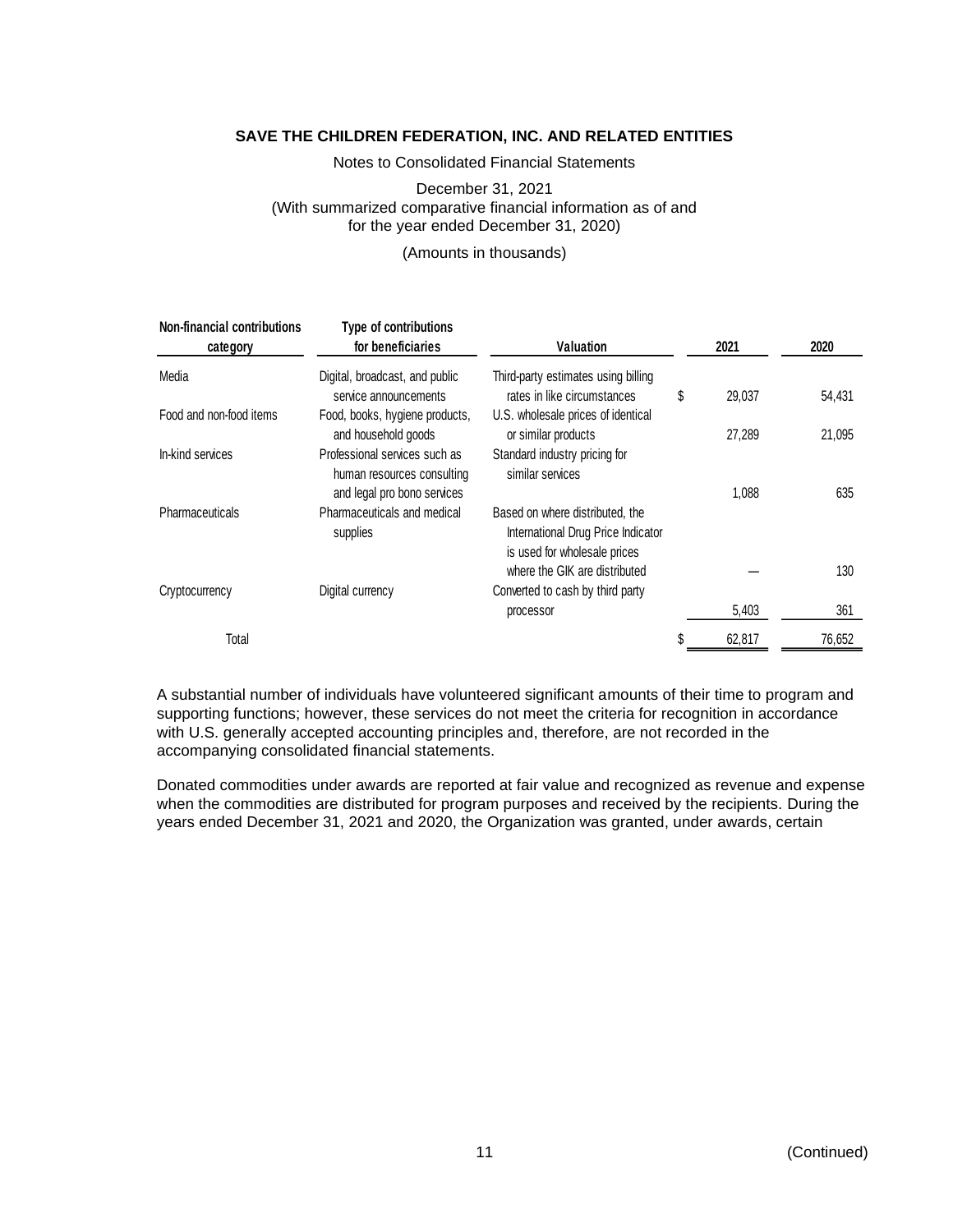Notes to Consolidated Financial Statements

December 31, 2021 (With summarized comparative financial information as of and for the year ended December 31, 2020)

(Amounts in thousands)

agricultural commodities for famine relief and food aid, medical commodities for health programming, and other nonfood items. The commodities and related freight, where applicable, are detailed below:

|                                            | <b>Commodity</b>   |        |        |
|--------------------------------------------|--------------------|--------|--------|
|                                            | type               | 2021   | 2020   |
| World Food Programme                       | Agricultural<br>\$ | 27,037 | 31,883 |
| The Global Fund                            | Pharmaceutical     | 9,070  | 5,960  |
| Various private vendors from USDA          | Agricultural       | 13,446 | 9,288  |
| <b>Catholic Relief Services from USAID</b> | Agricultural       | 792    | 649    |
| United States Department of Agriculture    | Agricultural       | 10,076 | 3,077  |
| <b>USAID</b>                               | Agricultural       | 3,712  | 1,638  |
| <b>USAID</b>                               | Pharmaceutical     |        | 1,350  |
| Other private vendors                      | Other nonfood      | 347    | 236    |
|                                            | \$                 | 64,480 | 54,081 |

Food commodities supplied to the Organization through U.S. government programs managed by U.S. Agency for International Development (USAID) or U.S. Department of Agriculture (USDA) are valued according to commercial prices paid as stated on the purchase order and ocean bill of lading. USAID/USDA food commodities are procured by the Farm Service Agency, the procurement arm of USDA that purchases all food commodities on behalf of international nongovernmental organizations (NGOs) and the World Food Program (WFP), on the U.S. commercial market using funds granted to the Organization.

Other WFP contracts procure commodities through the conduct of its own competitive tender solicitations in various countries around the world. The value of those commodities is the amount WFP pays to its commercial vendors. The freight portion of the WFP commodity value is the amount WFP pays to carriers who are contracted through the solicitation of competitive offers.

#### *(e) Split-Interest Agreements*

Split-interest agreements consist of charitable gift annuities, charitable remainder unitrusts, charitable lead annuity trusts, pooled income funds, and perpetual trusts. Such split-interest agreements provide for payments to the donors, their beneficiaries based upon either the income earned on related investments, or the specified annuity amounts. Assets held under these arrangements are reported at fair value in the accompanying consolidated statement of financial position. Contribution revenue is recognized at the date of the trust or the annuity contract are established, and liabilities are recorded for the present value of the estimated future payments expected to be made to the donors and/or other beneficiaries. The liabilities are adjusted annually for changes in the life expectancy of the donor or beneficiary, amortization of the discount, and other changes in the estimate of future payments and recognized as a nonoperating activity. The related liability split-interest agreements is included in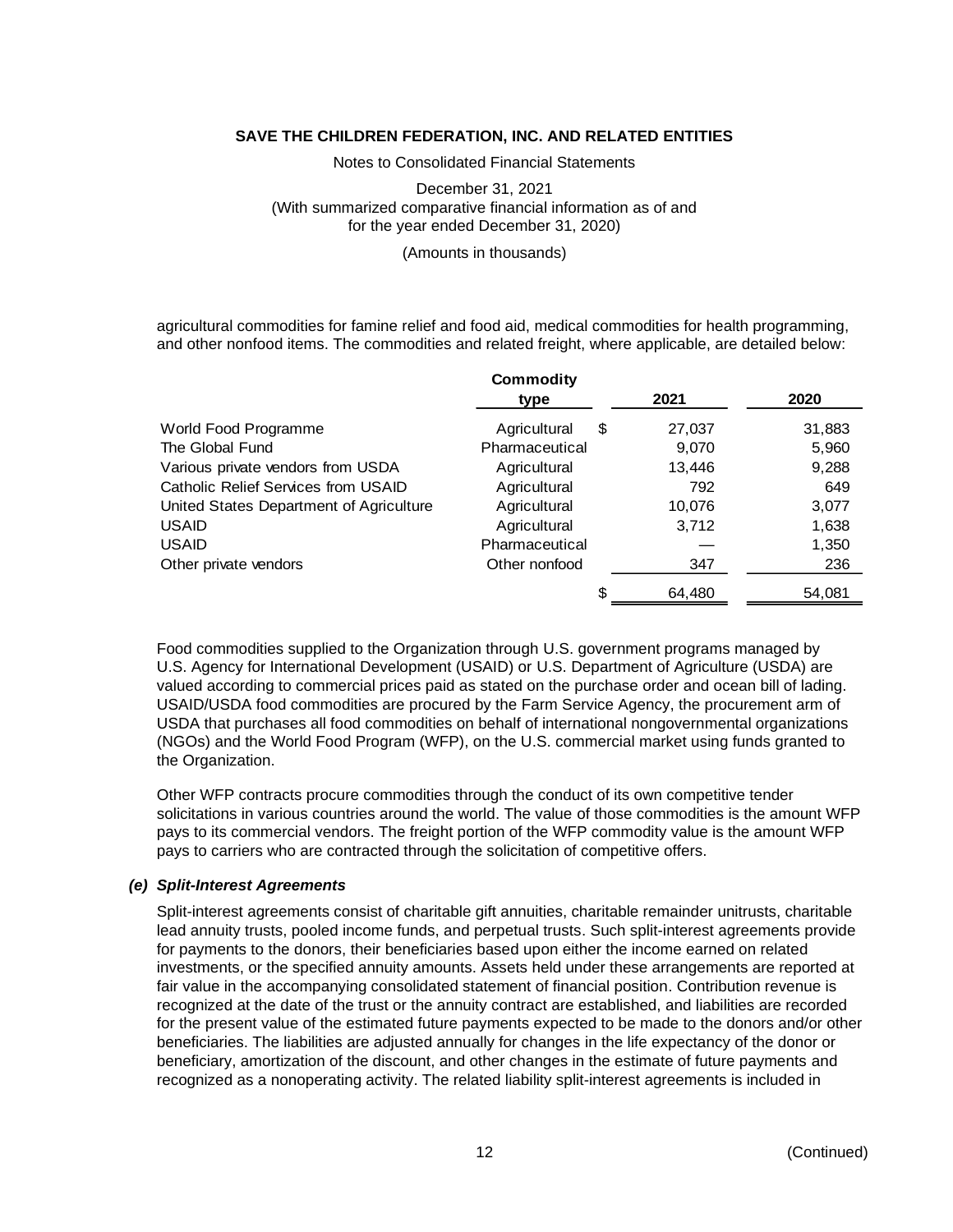Notes to Consolidated Financial Statements

December 31, 2021 (With summarized comparative financial information as of and for the year ended December 31, 2020)

(Amounts in thousands)

accounts payable and accrued liabilities in the accompanying consolidated statement of financial position.

Investments of charitable gift annuities held by Save the Children Federation, Inc. as of December 2021 and 2020, respectively, are \$3,792 and \$3,247. The related liability is included in accounts payable and accrued liabilities in the accompanying consolidated statement of financial position in the amount of \$1,422 and \$1,536 for 2021 and 2020, respectively.

# *(f) Functional Expenses*

The Organization allocates expenses on a functional basis among its various programs and supporting services. Expenses that can be identified with a specific program or supporting service are reported, accordingly. Other expenses that are common to several functions are allocated by various statistical bases, which attribute the cost to functional categories. Statistical bases utilized include but are not limited to, square footage occupied by business units and estimated time and effort supporting other functions.

The Organization conducts activities related to fundraising that have elements of other functions, such as program services (advocacy), for which the fundraising expenses are allocated (joint costs). For 2021, the total expense included in the allocation is \$39,369 and \$62,483 for 2021 and 2020, respectively. Of the totals, \$12,620 and \$42,729 is allocated to program services and \$26,749 and \$19,754 are allocated to supporting services, in 2021 and 2020, respectively. These costs include GIK for media and broadcast time, salaries for staff dependent on the nature of work, and campaigns, which are reviewed for intent of messaging, and nature of support.

Other expenses represents the aggregate of various other program service costs (community labor expense and cash transfer programs) and items not individually classified in the accompanying consolidated statement of functional expenses due to their varying nature and amount from year to year (includes items such as event expense, reference materials, bad debt, and membership fees).

Program activities include costs of the Organization associated with the delivery of programs relating to emergencies, education, health and nutrition, hunger, livelihoods, HIV/AIDS, child protection, and child rights governance. Program activities – SCI includes these activities implemented through SCI. Program development and public policy support relate to the development and technical support of programs and the advocacy efforts in support of the children. Management and general – SCI represents the Organization's payment of SCI's management and general expense.

Due from SCI, net includes the amounts advanced by the Organization for program operations and working capital to achieve programmatic objectives.

#### *(g) Measure of Operations*

The Organization includes in its measure of operations all revenues and expenses that are integral to its program services and supporting services. The measure of operations for the years ended December 31, 2021 and 2020 includes investment return appropriated for operations and excludes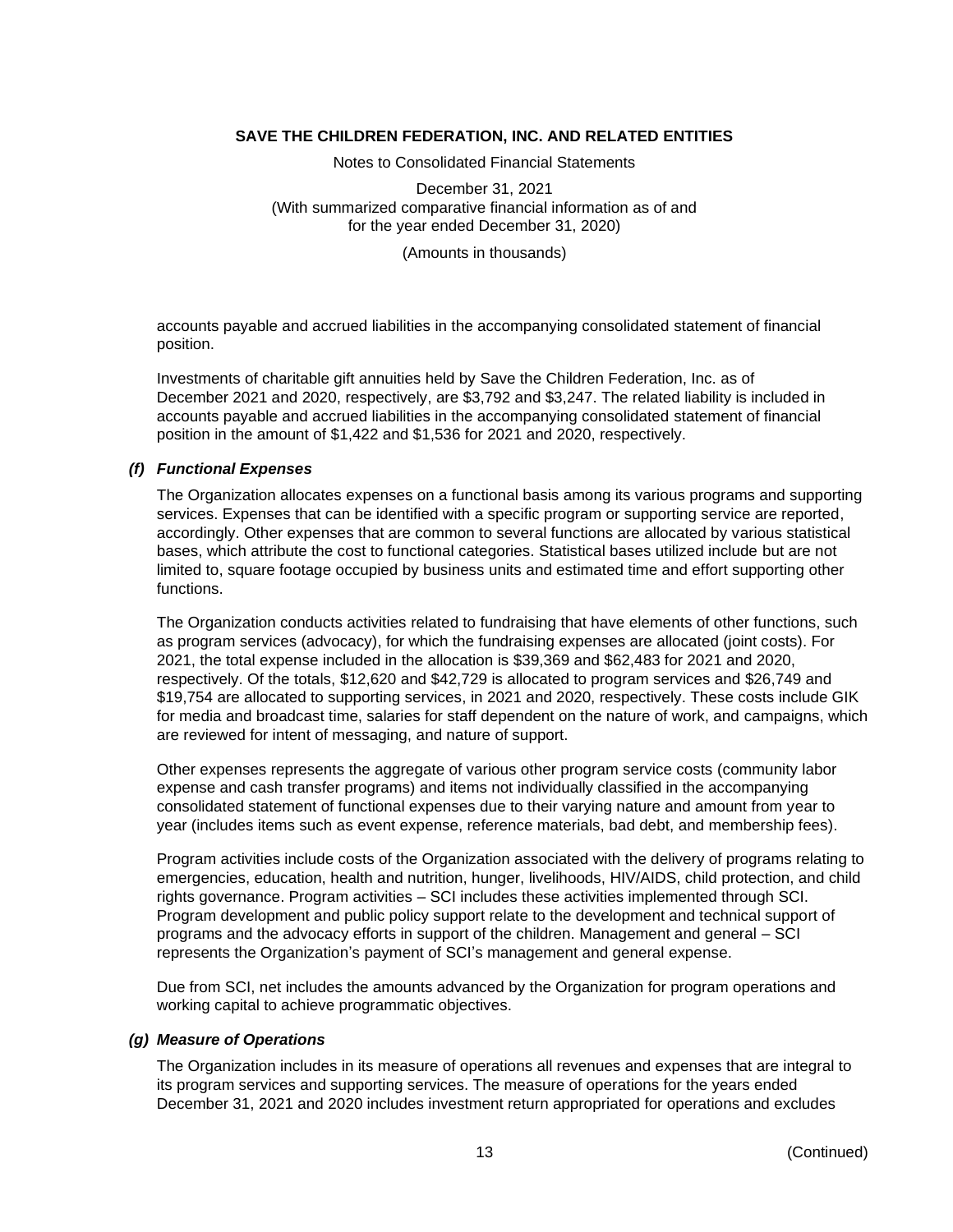Notes to Consolidated Financial Statements

December 31, 2021 (With summarized comparative financial information as of and for the year ended December 31, 2020)

(Amounts in thousands)

investment returns in excess of or less than the amount appropriated for operations, transfers to board-designated, bequests excess as mentioned in note 2(c), increases or decreases in donor-restricted endowment funds, foreign currency exchange and derivative instruments gains/losses, contributions and changes in value of split-interest agreements, post-retirement changes other than net periodic benefit cost, and other nonrecurring transactions.

#### *(h) Foreign Currency Translation and Derivative Instruments*

Assets and liabilities denominated in foreign currencies are translated into U.S. dollars, the reporting currency at exchange rates in effect at the consolidated statement of financial position date, and revenue and expenses are translated at rates, which approximate those in effect on transaction dates. Net transaction and translation gains and losses are included as foreign currency exchange gain or loss in the accompanying consolidated statement of activities.

The Organization transacts derivative instruments, specifically foreign currency forward contracts, primarily to maintain a predictable level of funding for certain sponsorship operations. Nonoperating gain (loss) on foreign currency forward contracts as of December 31, 2021 and 2020 is \$901 and (\$831), respectively.

# *(i) Cash and Cash Equivalents*

The Organization considers all highly liquid debt instruments purchased with original maturities of three months or less, other than those held as part of the investment portfolio, to be cash equivalents.

#### *(j) Investments*

Investments with readily determinable fair values are reported at fair value based upon quoted market prices or published net asset values for alternative investments with characteristics similar to a mutual fund. Other alternative investments (nontraditional, not readily marketable vehicles), such as certain hedge funds, private equity, private company preferred stock shares, alternative hedged strategies, and real assets are reported at net asset value, as a practical expedient for estimated fair value, as provided by the investment managers of the respective funds. These values are reviewed and evaluated by the Organization's management for reasonableness. The reported values may differ from the values that would have been reported had a ready market for these investments existed. All other investments are stated at fair value based upon quoted market prices in active markets.

Purchases and sales of securities are recorded on a trade-date basis. Realized gains and losses are determined on the basis of average cost of securities sold and are reflected in the consolidated statement of activities. Dividend income is recorded on the ex-dividend date, and interest income is recorded on an accrual basis.

# *(k) Fair Value Measurements*

Fair value is defined as the exchange price that would be received for an asset or paid to transfer a liability (an exit price) in the principal or most advantageous market for the asset or liability in an orderly transaction between market participants on the measurement date. U.S. GAAP requires the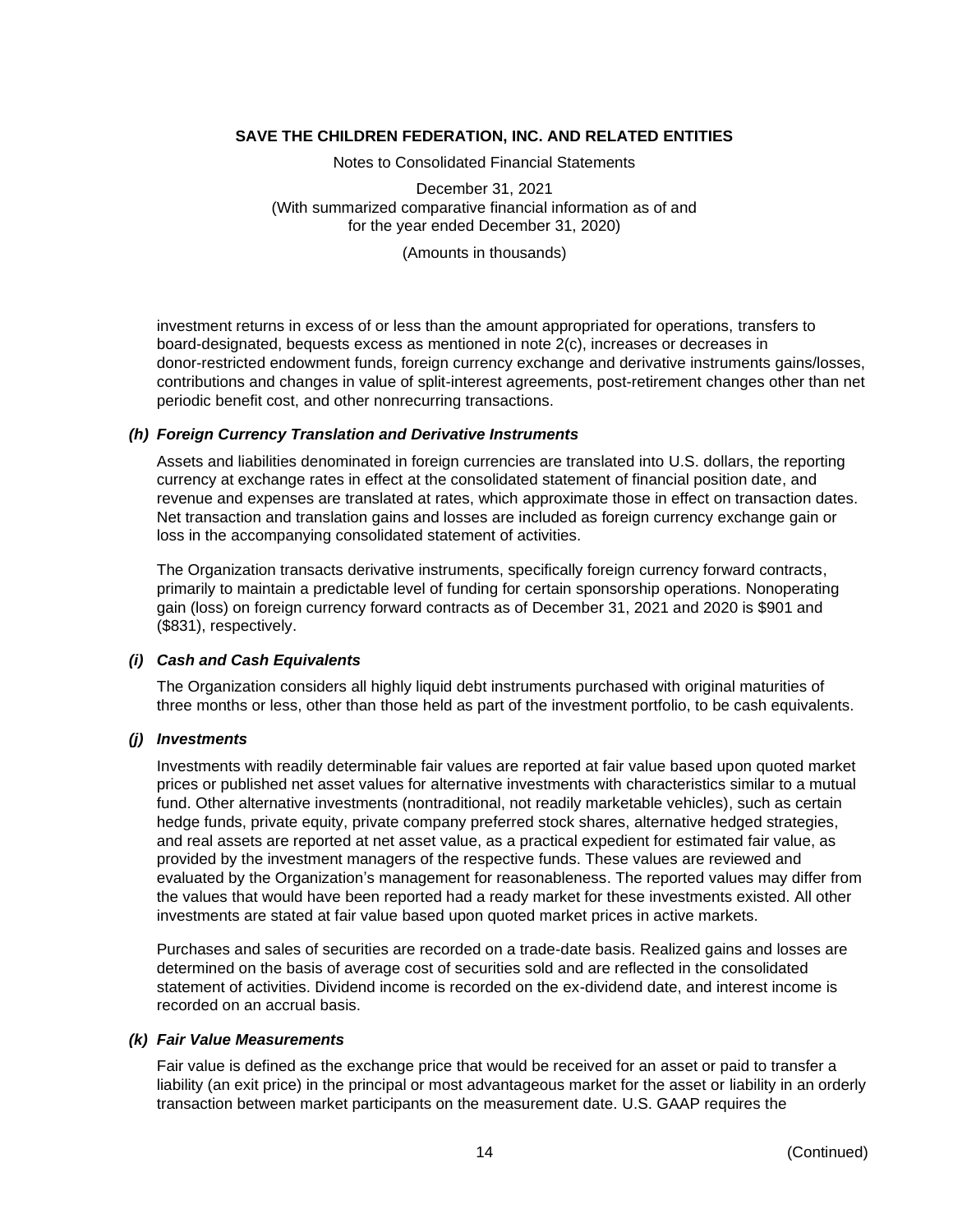Notes to Consolidated Financial Statements

December 31, 2021 (With summarized comparative financial information as of and for the year ended December 31, 2020)

(Amounts in thousands)

Organization to disclose the fair value of each of its assets and liabilities based on the level of observable inputs. The three levels of the fair value hierarchy are as follows:

- Level 1 inputs are quoted prices (unadjusted) in active markets for identical assets or liabilities that a reporting entity has the ability to access at the measurement date or published net asset value for alternative investments with characteristics similar to a mutual fund.
- Level 2 inputs are inputs other than quoted prices included within Level 1 that are observable for the asset or liability, either directly or indirectly.
- Level 3 inputs are unobservable inputs for the asset or liability.

The level in the fair value hierarchy within which a fair value measurement falls, in its entirety, is based on the lowest level input that is significant to the fair value measurement.

# *(l) Property, Plant, and Equipment*

Property, plant, and equipment are stated at cost if purchased or fair value on date of contribution. Depreciation and amortization are computed on a straight-line basis over the estimated useful lives of the respective assets. Capitalizable costs incurred in connection with ongoing capital projects are recorded as systems and construction in progress. These costs will be reclassified into categories and depreciated once placed in service.

The estimated useful lives by asset class are as follows:

|                                 | Years     |
|---------------------------------|-----------|
| <b>Buildings</b>                | $25 - 50$ |
| Buildings improvements          | 10        |
| Vehicles                        | 5         |
| Furniture and office equipment  | 5         |
| Software and computer equipment | $3 - 5$   |

# *(m) Tax Status*

The Internal Revenue Service has ruled that, pursuant to Section 501(c)(3) of the Internal Revenue Code (the Code), SCUS and Head Start are exempt from federal income taxes and are publicly supported organizations, as defined in Section 509(a)(1) of the Code. Effective March 11, 2014, the Internal Revenue Service determined that SCAN is exempt from federal income tax under Section 501(c)(4) of the Code. As not-for-profit organizations, SCUS, Head Start, and SCAN are also exempt from state and local income taxes. CDA and SCF were incorporated in Singapore in September 2020 as exempt private companies limited by shares. PT SMM was incorporated in Indonesia in 2021 as an LLC.

The Organization follows the guidance of Accounting Standards Codification Topic 740, *Income Taxes*, related to uncertainties in income taxes, which prescribes a threshold of more likely than not for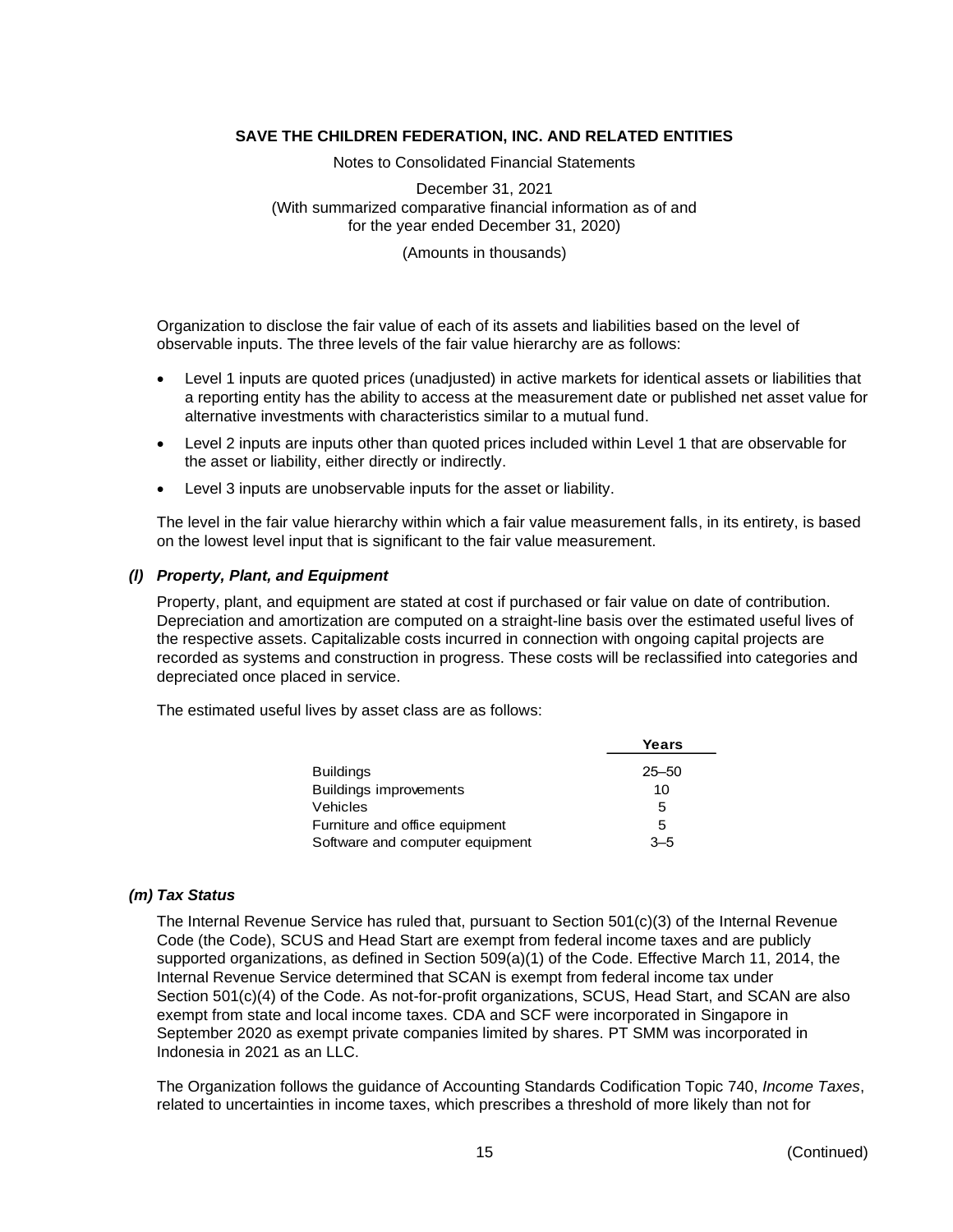Notes to Consolidated Financial Statements

December 31, 2021 (With summarized comparative financial information as of and for the year ended December 31, 2020)

(Amounts in thousands)

recognition and derecognition of tax positions taken or expected to be taken in a tax return. The Organization believes it has taken no significant uncertain tax positions.

#### *(n) Use of Estimates*

The preparation of consolidated financial statements in conformity with U.S. GAAP requires management to make estimates and assumptions that affect the reported amounts of assets and liabilities and disclosures of contingencies at the date of the consolidated financial statements and the reported amounts of revenues and expenses during the reporting period. Significant estimate made in the preparation of the consolidated financial statements includes the fair value of GIK. Actual results could differ from those estimates.

# *(o) Inventory*

Inventory consists of program materials and emergency response supplies not used as of December 31. Inventory is recorded at cost on purchase, while contributed inventory is recorded at fair value. Inventory is reduced and expensed when used and distributed.

#### *(p) Presentation of Certain Prior Year Information*

The consolidated statements of activities and functional expenses include certain prior year summarized consolidated financial information for comparative purposes only, such information does not include sufficient detail to constitute a presentation in conformity with U.S. GAAP. Accordingly, such information should be read in conjunction with the Organization's consolidated financial statements for the year ended December 31, 2020 from which the summarized information was derived.

#### *(q) Recent Accounting Pronouncements*

During 2021, the Organization adopted the presentation and disclosure requirements of Accounting Standards Update No. 2020-07, Not-for-Profit Entities (Topic 958): *Presentation and Disclosures by Not-for-Profit Entities for Contributed Nonfinancial Assets*. This ASU requires presentation of contributed nonfinancial assets apart from contributions of cash and other financial assets. Upon adoption, the Organization reclassified contributions as of December 31, 2020, in order to present comparative consolidated financial statements.

The Financial Accounting Standards Board issued, *Leases* (Topic 842) – The guidance is designed to increase transparency and comparability among organizations by recognizing lease assets and lease liabilities on the statement of financial position and disclosing key information about leasing agreements. This Accounting Standards Update is effective for the year ending December 31, 2022.

#### *(r) Reclassifications*

Reclassifications were made to certain 2020 amounts to conform to the current year presentation.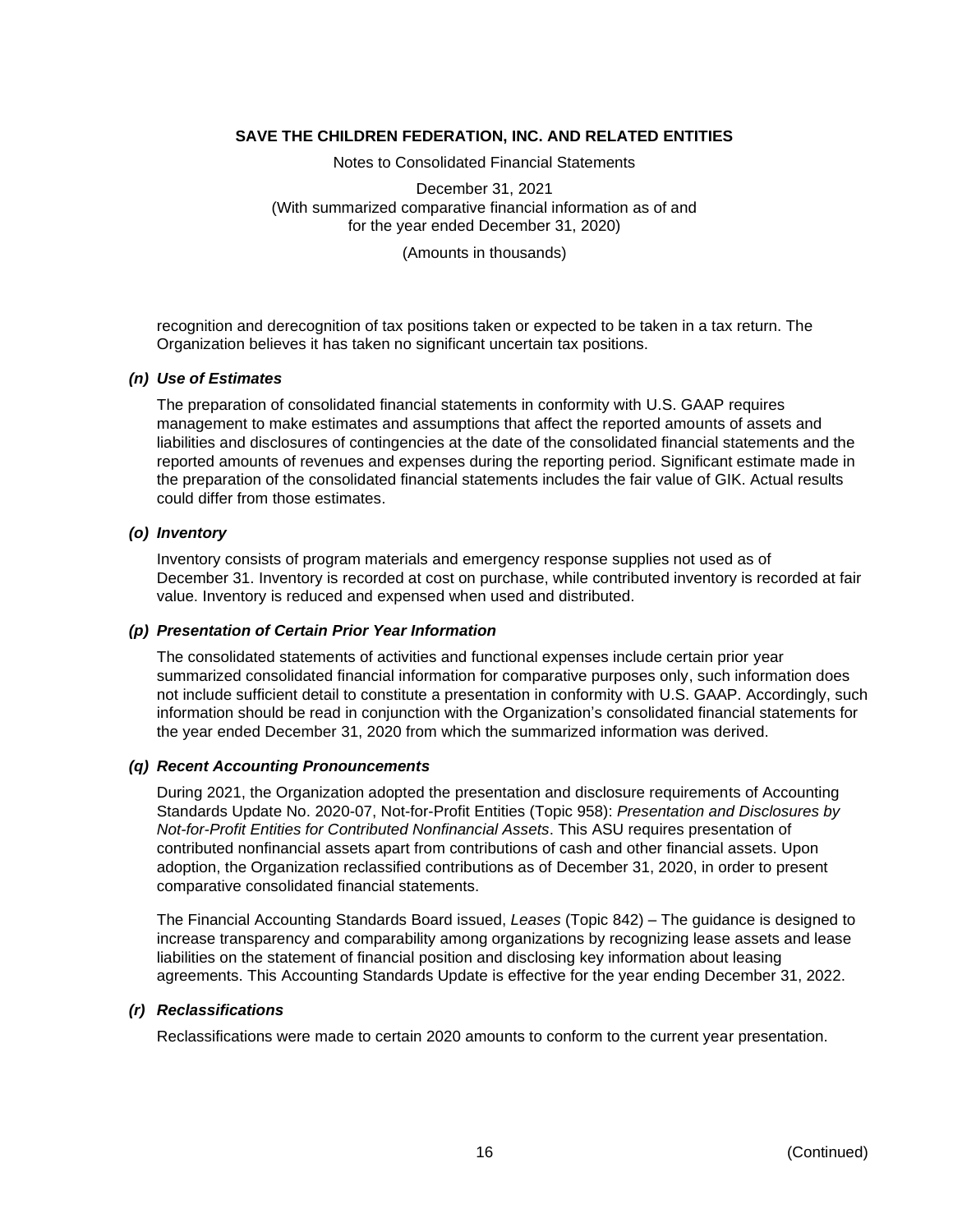Notes to Consolidated Financial Statements

December 31, 2021 (With summarized comparative financial information as of and for the year ended December 31, 2020)

(Amounts in thousands)

#### **(3) Investments**

Investments consisted of the following at December 31, 2021 and 2020:

|                               | <b>Fair value</b> |         |
|-------------------------------|-------------------|---------|
|                               | 2021              | 2020    |
| Cash equivalents              | \$<br>23,272      | 28,301  |
| Fixed income                  | 28,614            | 28,081  |
| Public equity                 | 104,410           | 93,555  |
| Private equity                | 7,197             | 3,281   |
| Alternative hedged strategies | 45,671            | 46,244  |
| Real assets                   | 10,512            | 7,288   |
|                               | \$<br>219,676     | 206,750 |

The Organization is obligated under certain limited partnership investment fund agreements to advance additional funding periodically up to specified levels. Unfunded commitments were \$5,741 as of December 31, 2021.

Information pertaining to investment strategies is as follows:

- Cash equivalents provide short-term liquidity and serve as a funding source for distributions and rebalancing.
- The fixed income category comprises strategies that invest principally in debt instruments issued by governments or companies or through the securitization of certain types of collateral. Fixed income provides stability and protection in deflationary environments.
- The public equity category comprises investment strategies that invest principally in publicly traded equity securities. These strategies are generally designed with reference to a benchmark that itself comprises equity securities that are traded on a recognized exchange. Public equities may include hedge funds whose investment objectives are benchmarked to equity markets.
- The private equity category comprises investment strategies that invest principally in privately issued equity-related securities. This category includes strategies that participate in venture capital, leveraged buyouts and control-oriented distressed situations. This category also includes private company preferred stock shares.
- The alternative hedged strategies category comprises strategies that seek to generate return streams that are not highly correlated to broad capital markets and that rely less on the general direction of capital markets to produce positive returns. These strategies may take a variety of forms, including long or short positions in the public equity or credit markets that seek to capitalize on perceived mispricing or on the anticipated outcome of an "event," such as a merger or bankruptcy proceeding. Alternative hedged strategies are employed to offer market comparable returns with lower expected volatility.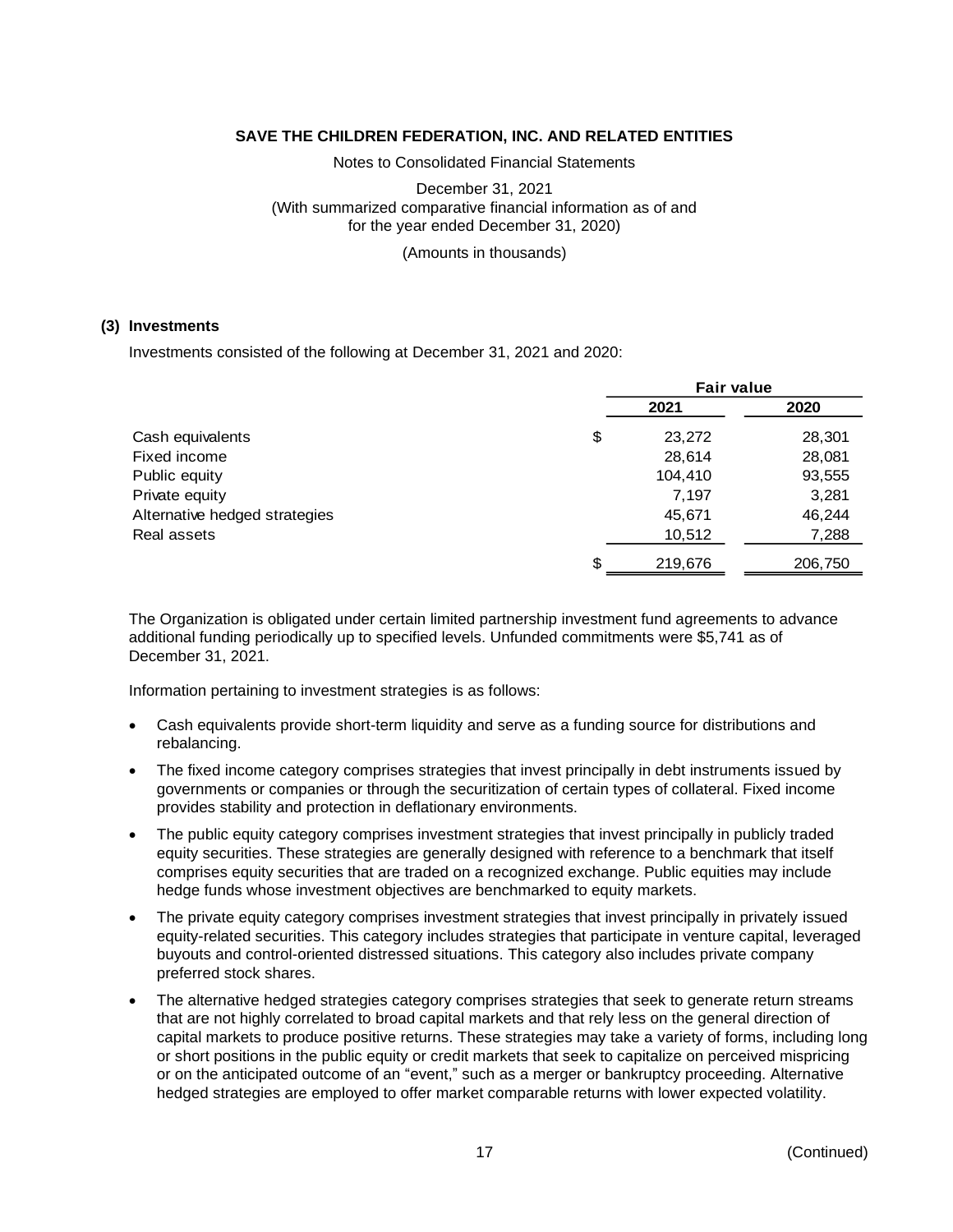Notes to Consolidated Financial Statements

December 31, 2021 (With summarized comparative financial information as of and for the year ended December 31, 2020)

(Amounts in thousands)

• Real assets comprise strategies that invest in securities relating to real estate. This strategy provides the portfolio with a diversified hedge against inflation as well as a yield component. The real assets strategy consisted of one real estate investment trust and a mutual fund. Investments within this strategy include commodities, global natural resource stocks, global infrastructure stocks, U.S. real estate investment trusts, and treasury inflation protected securities.

The above asset categories are managed to create a portfolio effect to balance risk and return to meet investment objectives.

#### **(4) Fair Value Measurements**

The following table presents investments by strategy and fair value as of December 31, 2021:

|                                                                   | Assets at fair value as of December 31, 2021 |         |         |         |              |  |
|-------------------------------------------------------------------|----------------------------------------------|---------|---------|---------|--------------|--|
|                                                                   | <b>Measured</b><br>at NAV                    | Level 1 | Level 2 | Level 3 | <b>Total</b> |  |
| Long-term investment strategies:                                  |                                              |         |         |         |              |  |
| Cash equivalents                                                  | \$                                           | 23,272  |         |         | 23,272       |  |
| Fixed income:                                                     |                                              |         |         |         |              |  |
| Domestic mutual funds                                             |                                              | 28,614  |         |         | 28,614       |  |
| Equity:                                                           |                                              |         |         |         |              |  |
| Global                                                            |                                              | 7,744   |         |         | 7,744        |  |
| Hedge funds                                                       | 96,666                                       |         |         |         | 96,666       |  |
| Private equity                                                    | 7,197                                        |         |         |         | 7,197        |  |
| Alternative hedged strategies                                     | 45,671                                       |         |         |         | 45,671       |  |
| Real assets:<br>Real estate investment trust                      | 13                                           |         |         |         | 13           |  |
| Mutual funds                                                      |                                              | 10,499  |         |         | 10,499       |  |
|                                                                   |                                              |         |         |         |              |  |
| Total investments                                                 | \$<br>149,547                                | 70,129  |         |         | 219,676      |  |
| Assets of Pooled Income Funds<br>(PIF) and Charitable Gift        |                                              |         |         |         |              |  |
| Annuities (CGA):                                                  |                                              |         |         |         |              |  |
| Cash equivalents                                                  | \$                                           | 165     |         |         | 165          |  |
| Fixed income                                                      | 793                                          | 9       | 122     |         | 924          |  |
| Public equity                                                     | 2,342                                        | 361     |         |         | 2,703        |  |
| Total assets of PIF                                               |                                              |         |         |         |              |  |
| and CGA                                                           | \$<br>3,135                                  | 535     | 122     |         | 3,792        |  |
| Beneficial interests in perpetual<br>trusts held by third parties | \$                                           |         |         | 17,333  | 17,333       |  |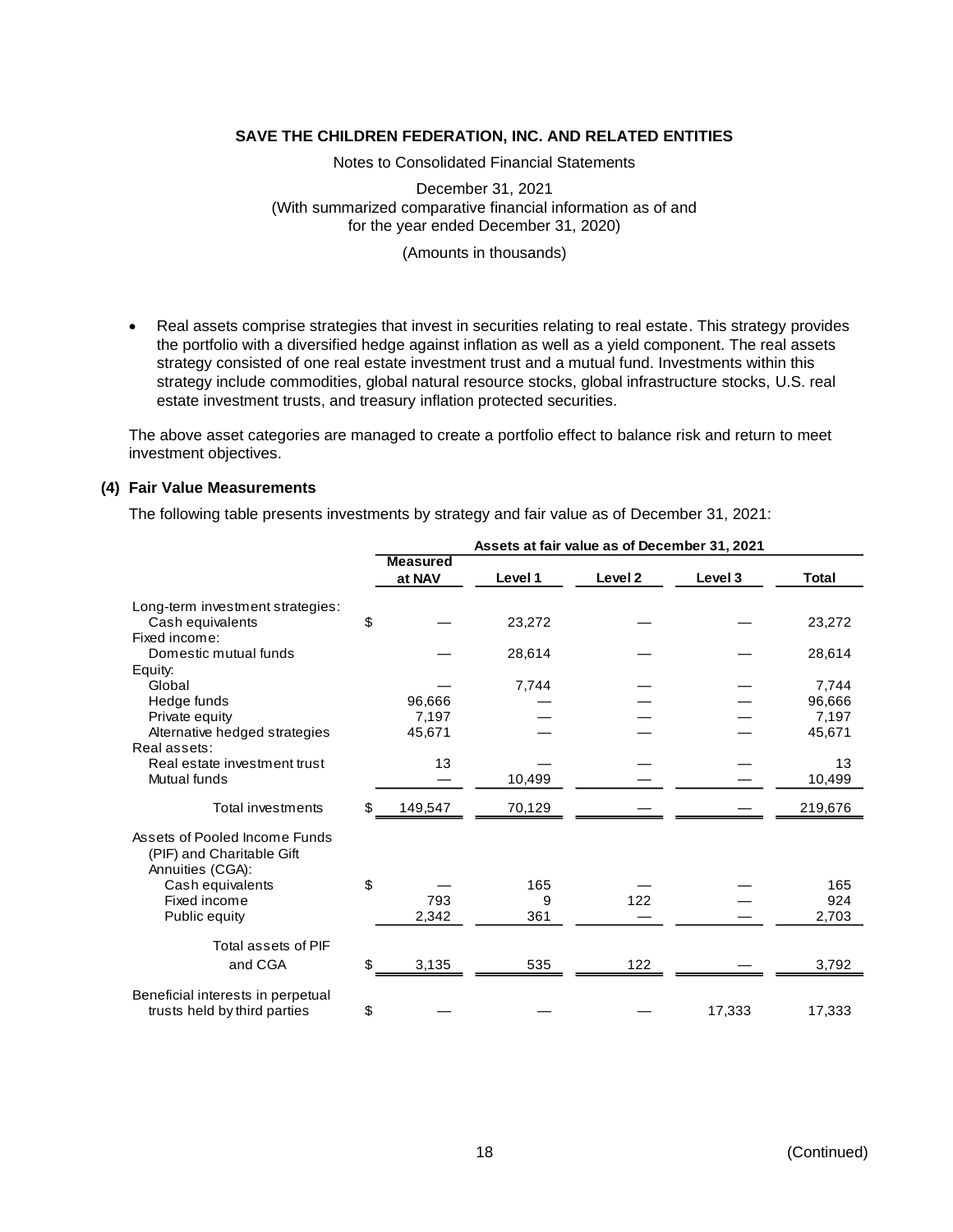Notes to Consolidated Financial Statements

# December 31, 2021 (With summarized comparative financial information as of and for the year ended December 31, 2020)

# (Amounts in thousands)

|                                                                                | Assets at fair value as of December 31, 2020 |                 |         |                    |         |              |  |
|--------------------------------------------------------------------------------|----------------------------------------------|-----------------|---------|--------------------|---------|--------------|--|
|                                                                                |                                              | <b>Measured</b> |         |                    |         |              |  |
|                                                                                |                                              | at NAV          | Level 1 | Level <sub>2</sub> | Level 3 | <b>Total</b> |  |
| Long-term investment strategies:                                               |                                              |                 |         |                    |         |              |  |
| Cash equivalents                                                               | \$                                           |                 | 28,301  |                    |         | 28,301       |  |
| Fixed income:                                                                  |                                              |                 |         |                    |         |              |  |
| Domestic mutual funds                                                          |                                              |                 | 15,460  |                    |         | 15,460       |  |
| Common collective trust fund                                                   |                                              | 12,621          |         |                    |         | 12,621       |  |
| Equity:                                                                        |                                              |                 |         |                    |         |              |  |
| Hedge funds                                                                    |                                              | 93,555          |         |                    |         | 93,555       |  |
| Private equity                                                                 |                                              | 3,281           |         |                    |         | 3,281        |  |
| Alternative hedged strategies                                                  |                                              | 46,244          |         |                    |         | 46,244       |  |
| Real assets:                                                                   |                                              |                 |         |                    |         |              |  |
| Real estate investment trust                                                   |                                              | 8               |         |                    |         | 8            |  |
| Mutual funds                                                                   |                                              |                 | 7,280   |                    |         | 7,280        |  |
| Total investments                                                              | \$                                           | 155,709         | 51,041  |                    |         | 206,750      |  |
| Assets of Pooled Income Funds<br>(PIF) and Charitable Gift<br>Annuities (CGA): |                                              |                 |         |                    |         |              |  |
| Cash equivalents                                                               | \$                                           |                 | 24      |                    |         | 24           |  |
| Fixed income                                                                   |                                              | 692             | 9       | 173                |         | 874          |  |
| Public equity                                                                  |                                              | 2,043           | 306     |                    |         | 2,349        |  |
| <b>Total assets of PIF</b>                                                     |                                              |                 |         |                    |         |              |  |
| and CGA                                                                        | \$                                           | 2,735           | 339     | 173                |         | 3,247        |  |
| Beneficial interests in perpetual<br>trusts held by third parties              | \$                                           |                 |         |                    | 15,946  | 15,946       |  |

The following table includes a roll-forward for the years ended December 31, 2021 and 2020 for financial instruments classified within Level 3.

|                                                | Perpetual<br>trusts |
|------------------------------------------------|---------------------|
| Balance, December 31, 2019<br>Net appreciation | \$<br>14,954<br>992 |
| Balance, December 31, 2020                     | 15.946              |
| Net appreciation                               | 1,387               |
| Balance, December 31, 2021                     | 17.333              |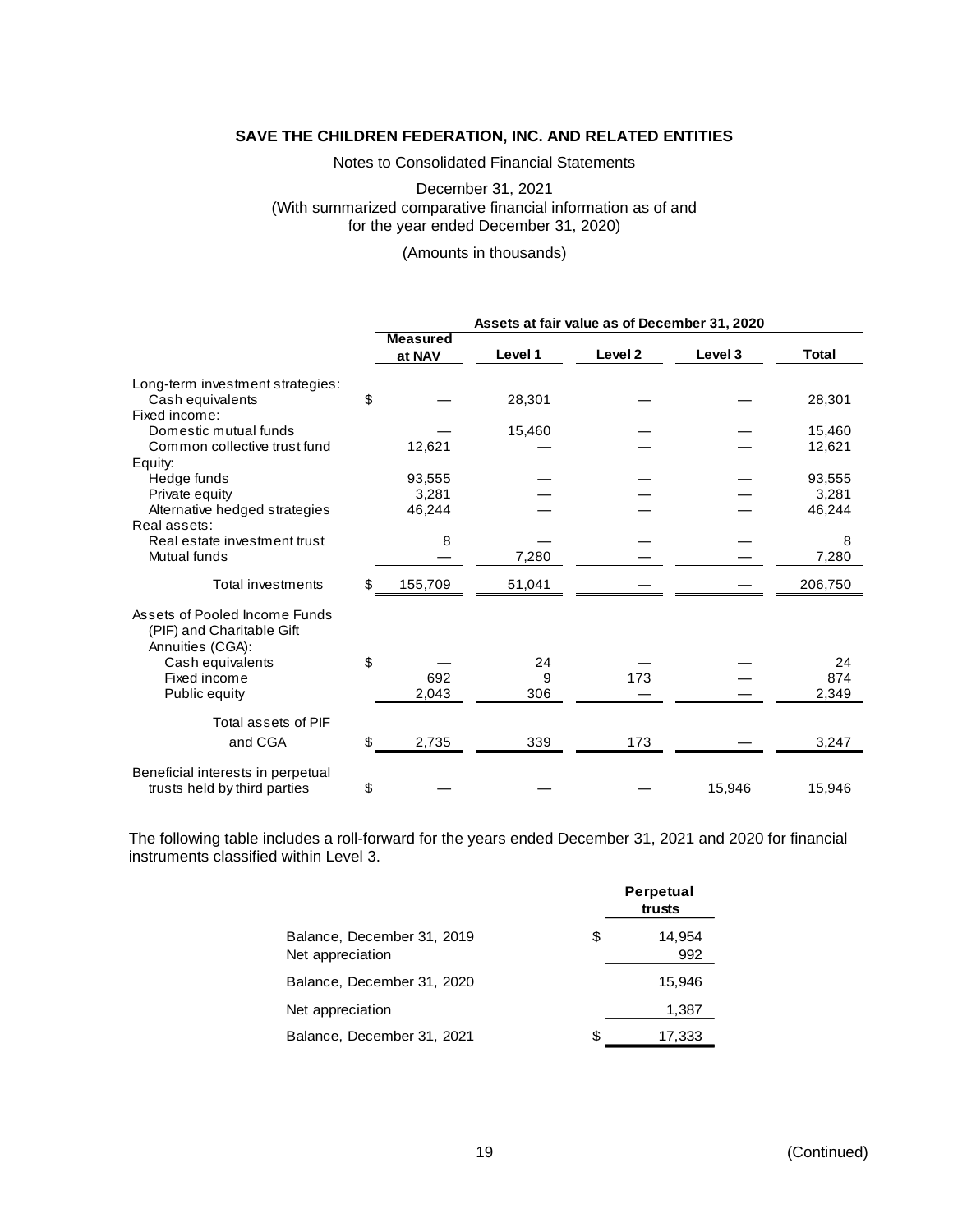Notes to Consolidated Financial Statements

December 31, 2021 (With summarized comparative financial information as of and for the year ended December 31, 2020)

(Amounts in thousands)

Investments measured at net asset value contain various monthly, quarterly, and annual redemption restrictions with required written notice ranging from1 to 90 days. In addition, certain of these investments are restricted by lockup periods. As of December 31, 2021, the following table summarizes the composition of such investments by the various redemption and lockup provisions:

|                                                          | Days notice for |               |
|----------------------------------------------------------|-----------------|---------------|
| <b>Redemption period</b>                                 | redemption      | Amount        |
| Monthly:                                                 |                 |               |
| Public equity - hedge funds                              | 30              | \$<br>11,136  |
| Quarterly:                                               |                 |               |
| Equity $-$ hedge funds and alternative hedged strategies | $30 - 60$       | 68,751        |
| Annually:                                                |                 |               |
| Alternative hedged strategies                            | $60 - 90$       | 28.448        |
| Lockup $(a)$ :                                           |                 |               |
| Equity $-$ hedge funds                                   | Not applicable  | 33,679        |
| Alternative hedged strategies                            | Not applicable  | 323           |
| Private equity                                           | Not applicable  | 7.197         |
| Real estate investment trust                             | Not applicable  | 13            |
| Pooled income funds and gift annuity                     | Not applicable  | 3,135         |
| Total                                                    |                 | \$<br>152,682 |

(a) The amounts subject to redemption lockups at December 31, 2021 that are set to expire are as follows:

| Fiscal year                   |   | Amount |
|-------------------------------|---|--------|
| 2022:                         |   |        |
| Equities – hedge funds        | S | 33,679 |
| Alternative hedged strategies |   | 323    |
| Private equity                |   | 7,197  |
| Real estate investment trust  |   | 13     |
| 2023 and beyond:              |   |        |
| Assets of PIF and CGA         |   | 3,135  |
| Total                         |   |        |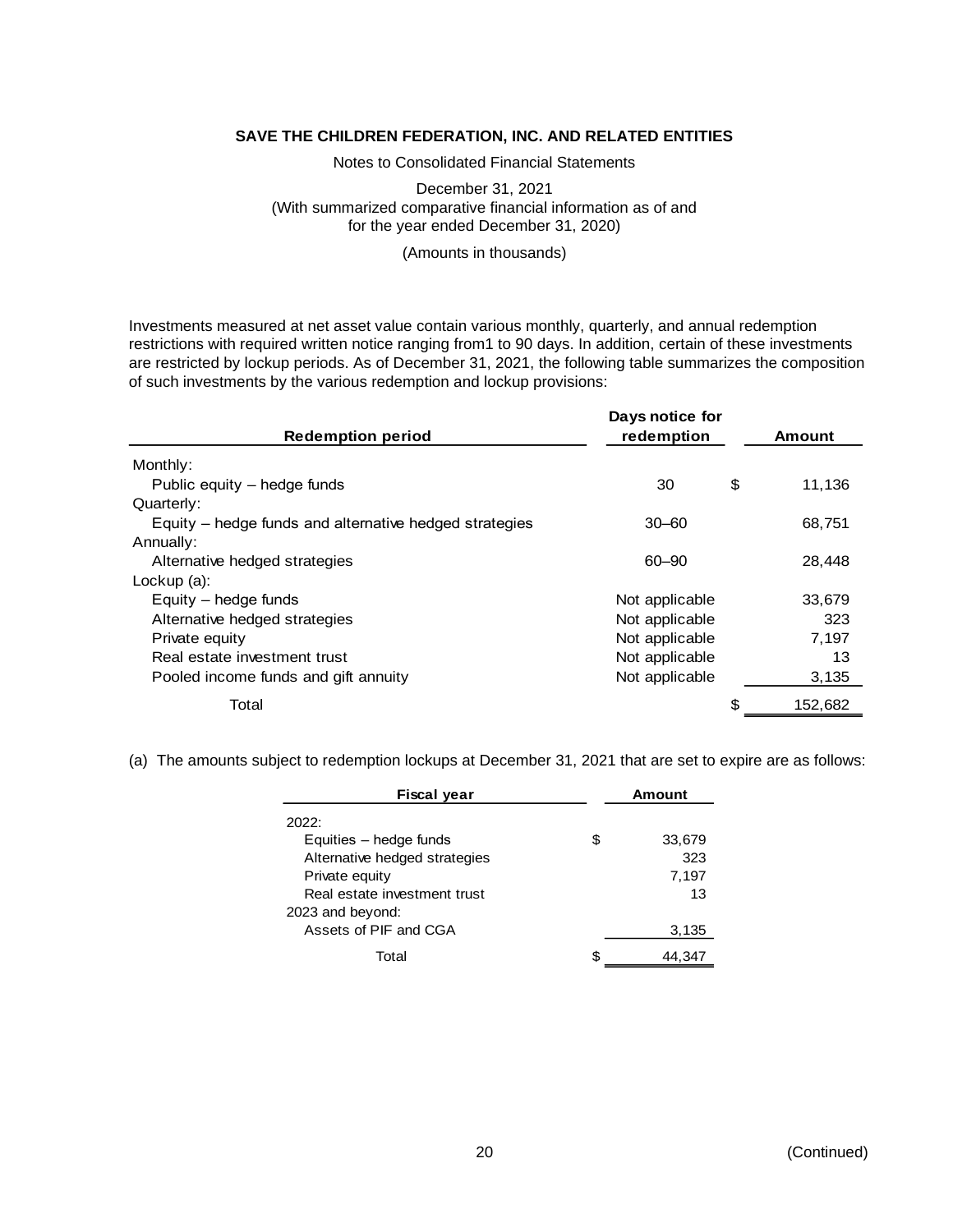Notes to Consolidated Financial Statements

December 31, 2021 (With summarized comparative financial information as of and for the year ended December 31, 2020)

(Amounts in thousands)

#### **(5) Endowments**

The Organization's endowment consists of 96 individual funds established for a variety of purposes and includes both donor-restricted endowment funds and funds designated by the Board of Trustees to function as endowments. As required by U.S. GAAP, net assets associated with endowment funds, including funds designated by the Board of Trustees to function as endowments, are classified and reported based on the existence or absence of donor-imposed restrictions.

#### *(a) Interpretation of Relevant Law*

The Organization is subject to the State of Connecticut's version of the Uniform Prudent Management of Institutional Funds Act (CUPMIFA). Based on the interpretation of CUPMIFA by the Board of Trustees of the Organization, applicable accounting guidance, and absent explicit donor stipulations to the contrary, the Organization classifies net assets of a perpetual nature with donor restrictions as (a) the original value of gifts donated to the donor restricted endowment, (b) the original value of subsequent gifts to the donor restricted endowment, and (c) accumulations to the donor restricted endowment made in accordance with the direction of the applicable donor gift instrument at the time the accumulation is added to the fund. The remaining portion of the donor-restricted endowment fund that is not held in perpetuity is classified as net assets with donor restrictions until those amounts are appropriated for expenditure by the Board of Trustees of the Organization in a manner consistent with the standard of prudence prescribed by CUPMIFA. In accordance with CUPMIFA, the Organization considers the following factors in making a determination to appropriate or accumulate donor-restricted endowment funds:

- The duration and preservation of the fund
- The purposes of the Organization and the donor-restricted endowment fund
- General economic conditions
- The possible effect of inflation and deflation
- The expected total return from income and the appreciation of investments
- Other resources of the Organization
- The investment policies of the Organization
- Funds with deficiencies

From time to time, the fair value of assets associated with individual donor-restricted endowment funds may fall below the original dollar value of the endowment fund or the level specifically required to be retained by the donor. The Organization considers prudence in maintaining an endowment fund in perpetuity. So while spending may occur from an endowment fund whose fair value is below its historic value, the organization has determined that its policies will continue the perpetual nature of the endowment over time. There were no deficiencies as of December 31, 2021 and 2020.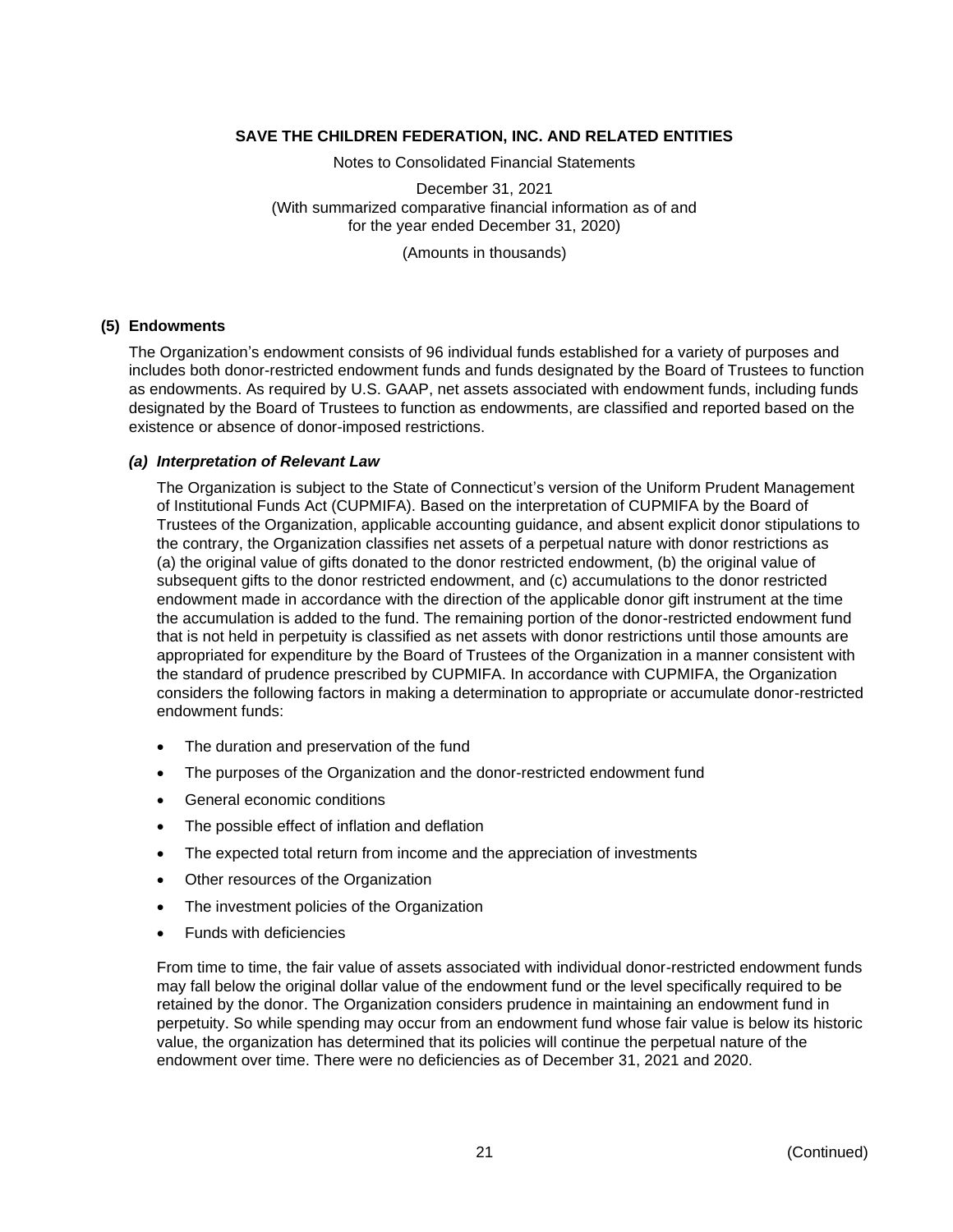Notes to Consolidated Financial Statements

December 31, 2021 (With summarized comparative financial information as of and for the year ended December 31, 2020)

(Amounts in thousands)

# *(b) Return Objectives and Risk Parameters*

The Organization has adopted investment and spending policies for endowment assets that attempt to provide a predictable stream of funding to programs supported by its endowment while seeking to maintain the purchasing power of the endowment assets. Endowment assets include those assets of donor-restricted funds that the Organization must hold in perpetuity or for donor-specified period(s) as well as board-designated funds. Under this policy, as approved by the Board of Trustees, the endowment assets are invested in a manner that is intended to produce a real return, net of inflation and investment management costs of at least 4.5% over the long term while shouldering an acceptable level of risk and maintaining adequate liquidity. Actual returns in any given year may vary from this amount.

# *(c) Strategies Employed for Achieving Objectives*

To satisfy its long-term rate-of-return objectives, the Organization relies on a total return strategy in which investment returns are achieved through both capital appreciation (realized and unrealized) and current yield (interest and dividends). The Organization targets a diversified asset allocation that places a greater emphasis on equity-based and alternative investments to achieve its long-term objective within prudent risk constraints.

#### *(d) Spending Policy and How the Investment Objectives Relate to Spending Policy*

The policy governing the investment of the Organization's endowment is twofold: to provide a reasonable and prudent level of currently expendable income in accordance with the spending policy set by the Finance and Administration Committee of the Organization's Board of Trustees at 4.5% (in 2021 and 2020) of the average of the endowment's total market value for the 12 quarters ending June 30 of the previous year in which distribution is planned; and to support the Organization and its mission over the long term by ensuring that the future growth of the endowment is sufficient to offset normal inflation plus reasonable spending, thereby preserving the constant dollar value and purchasing power of the endowment for the benefit of future generations of children in need.

The Finance and Administration Committee, after consideration of the factors provided in CUPMIFA, approved a policy, which states that, absent donor-imposed directions, it is prudent given the current market climate to apply the current spending policy to below historic value funds until such funds hit the threshold of 50% of historic value.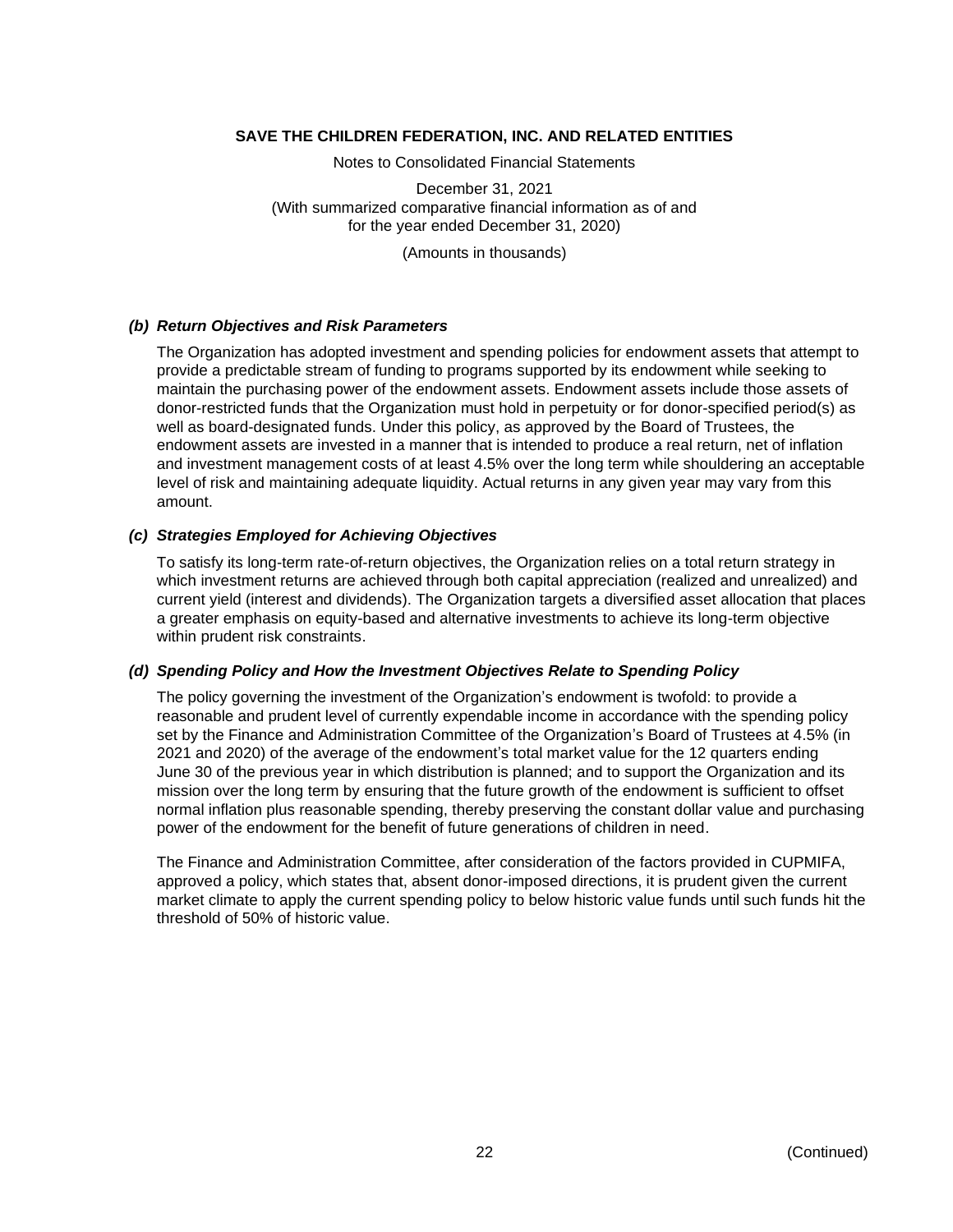Notes to Consolidated Financial Statements

December 31, 2021 (With summarized comparative financial information as of and for the year ended December 31, 2020)

(Amounts in thousands)

At December 31, 2021 and 2020, endowment net assets, excluding beneficial interests in perpetual trusts held by third parties, consist of the following:

|                        | 2021 |                                      |                            |         |
|------------------------|------|--------------------------------------|----------------------------|---------|
|                        |      | <b>Without donor</b><br>restrictions | With donor<br>restrictions | Total   |
| Donor-restricted funds | \$   |                                      | 60,375                     | 60,375  |
| Board-designated funds |      | 129,211                              | 600                        | 129,811 |
| Total endowments       | S    | 129.211                              | 60.975                     | 190,186 |

|                        |    | 2020                                 |                            |         |
|------------------------|----|--------------------------------------|----------------------------|---------|
|                        |    | <b>Without donor</b><br>restrictions | With donor<br>restrictions | Total   |
| Donor-restricted funds | \$ |                                      | 55,269                     | 55,269  |
| Board-designated funds |    | 121,357                              | 150                        | 121,507 |
| Total endowments       | S  | 121,357                              | 55.419                     | 176,776 |

Changes in endowment net assets, not including endowment receivables of \$600 and \$1,450 as of December 31, 2021 and 2020, respectively, for the years ended December 31, 2021 and 2020 consisted of the following:

|                                         | <b>Without donor</b><br>restrictions | <b>With donor</b><br>restrictions | Total    |
|-----------------------------------------|--------------------------------------|-----------------------------------|----------|
| Endowment net assets, December 31, 2019 | S<br>107,655                         | 41,113                            | 148,768  |
| Investment return, net                  | 16,373                               | 7,253                             | 23,626   |
| Contributions                           | 10                                   | 7.511                             | 7.521    |
| Endowment transfers                     | 1,986                                | 925                               | 2,911    |
| Spending rate                           | (4,667)                              | (1, 383)                          | (6,050)  |
| Endowment net assets, December 31, 2020 | 121,357                              | 55,419                            | 176,776  |
| Investment return, net                  | 12,668                               | 5,024                             | 17,692   |
| Contributions                           |                                      | 1.382                             | 1,382    |
| Endowment transfers                     |                                      | 781                               | 781      |
| Spending rate                           | (4, 814)                             | (1,631)                           | (6, 445) |
| Endowment net assets, December 31, 2021 | \$<br>129,211                        | 60,975                            | 190.186  |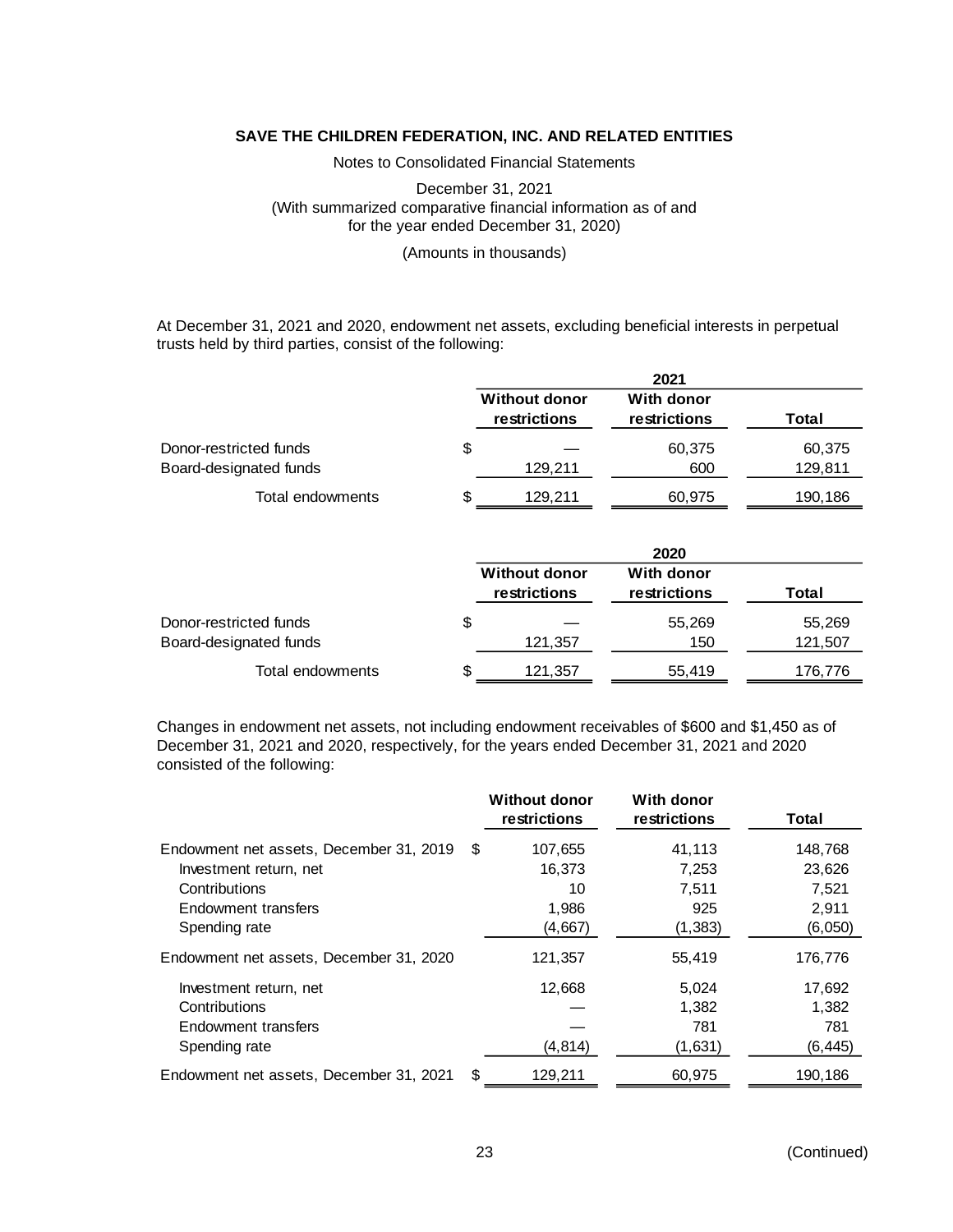Notes to Consolidated Financial Statements

December 31, 2021 (With summarized comparative financial information as of and for the year ended December 31, 2020)

(Amounts in thousands)

# **(6) Contributions Receivable, Net**

Contributions receivable consisted of the following as of December 31, 2021 and 2020:

|                                                                                 |    | 2021   | 2020   |
|---------------------------------------------------------------------------------|----|--------|--------|
| Contributions receivable:                                                       |    |        |        |
| Due within one year                                                             | \$ | 21,262 | 27,712 |
| Due within two to five years                                                    |    | 3,050  | 5,992  |
|                                                                                 |    | 24,312 | 33,704 |
| Less discount to present value (average rate of 0.10%<br>to $2.54%$             |    | (17)   | (50)   |
| Pledges receivable, net                                                         |    | 24,295 | 33,654 |
| Charitable remainder unitrusts and<br>charitable lead annuity trusts receivable |    | 511    | 492    |
| Total contributions receivable, net                                             | S  | 24,806 | 34,146 |

At December 31, 2021 and 2020, amounts receivable from two donors represents approximately 12% and 25%, respectively, of the net contributions receivable.

# **(7) Property, Plant, and Equipment, Net**

Property, plant, and equipment consisted of the following as of December 31, 2021 and 2020:

|                                           |    | 2021      | 2020      |
|-------------------------------------------|----|-----------|-----------|
| Land                                      | \$ | 476       | 2         |
| Buildings and improvements                |    | 69        | 69        |
| Software and computer equipment           |    | 23,541    | 23,365    |
| Vehicles                                  |    | 351       | 351       |
| Furniture and office equipment            |    | 155       | 155       |
|                                           |    | 24,592    | 23,942    |
| Accumulated depreciation and amortization |    | (20, 726) | (18, 181) |
| Systems and construction in progress      |    | 1,554     | 1,196     |
| Total property, plant, and equipment, net | S  | 5,420     | 6,957     |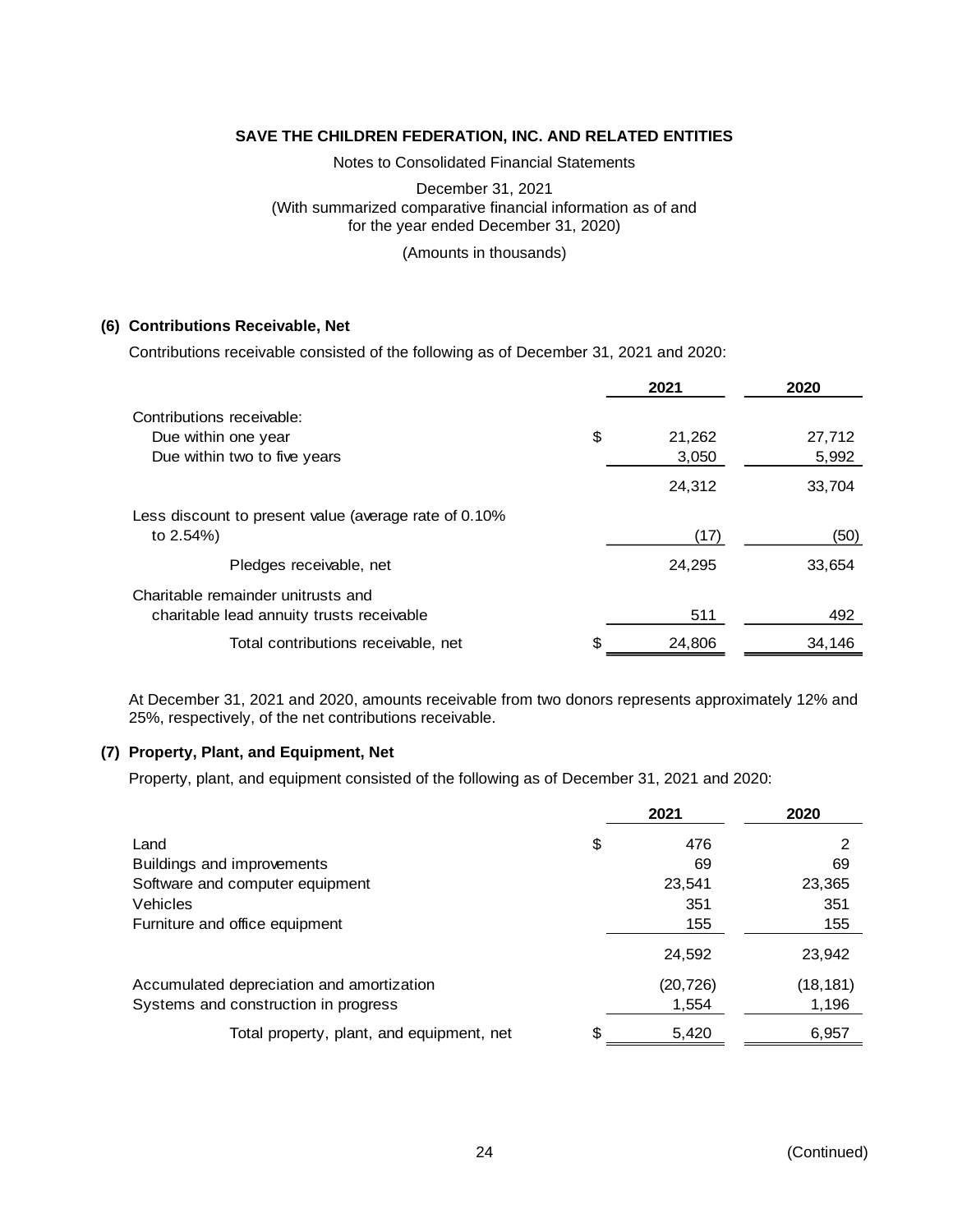Notes to Consolidated Financial Statements

December 31, 2021 (With summarized comparative financial information as of and for the year ended December 31, 2020)

(Amounts in thousands)

#### **(8) Lines of Credit**

In 2021, the Organization maintained one \$15,000 revolving line of credit. The line of credit expires October 28, 2022. Borrowings under the current \$15,000 line of credit bear interest equal to the BSBY Daily Floating Rate plus 0.65%. In addition to the revolving line of credit, the Organization maintained two standby letters of credit totaling \$3,499 during 2021, expiring in July 2022. In November 2020, the Organization obtained pre-approval for an asset backed lease line of credit up to \$7,000, with an expiration date of November 10, 2021. This pre-approval facility was not renewed in 2021 as the Organization had sufficient liquidity with the current revolving line of credit. As of December 31, 2021 and 2020, there were no borrowings outstanding under such agreements nor any borrowings during the fiscal years.

# **(9) Employee Benefits**

The Organization maintains two defined-contribution plans covering all eligible employees. The plans require the Organization to contribute 4% of each eligible employee's compensation and match 100% of the first 4% contributed by each eligible employee. During the years ended December 31, 2021 and 2020, total pension expense under the defined contribution plans was \$6,328 and \$5,860, respectively.

The Organization has self-insured group health benefit plans, including comprehensive medical, dental and prescription drug coverage. For 2021, the individual stop loss limit is \$175 per person and the aggregate maximum is \$14,643 in claims.

#### **(10) Postretirement Benefits Other than Pensions**

In addition to providing pension benefits, the Organization provides healthcare benefits for certain retired employees. To be eligible for these benefits, employees must complete at least 10 years of service and have reached age 55. Dental, life, and accidental death and dismemberment benefits for participants who retired before October 1, 1995 are also provided. The expected cost of providing postretirement benefits to employees and their beneficiaries and covered dependents, if applicable, is accrued during the years that the employees render service. The following tables set forth amounts relating to postretirement benefits other than pensions recognized as of and for the years ended December 31, 2021 and 2020:

| 5,226 |
|-------|
| 267   |
| 141   |
| 199   |
| (309) |
| 774   |
| (642) |
| 5,656 |
|       |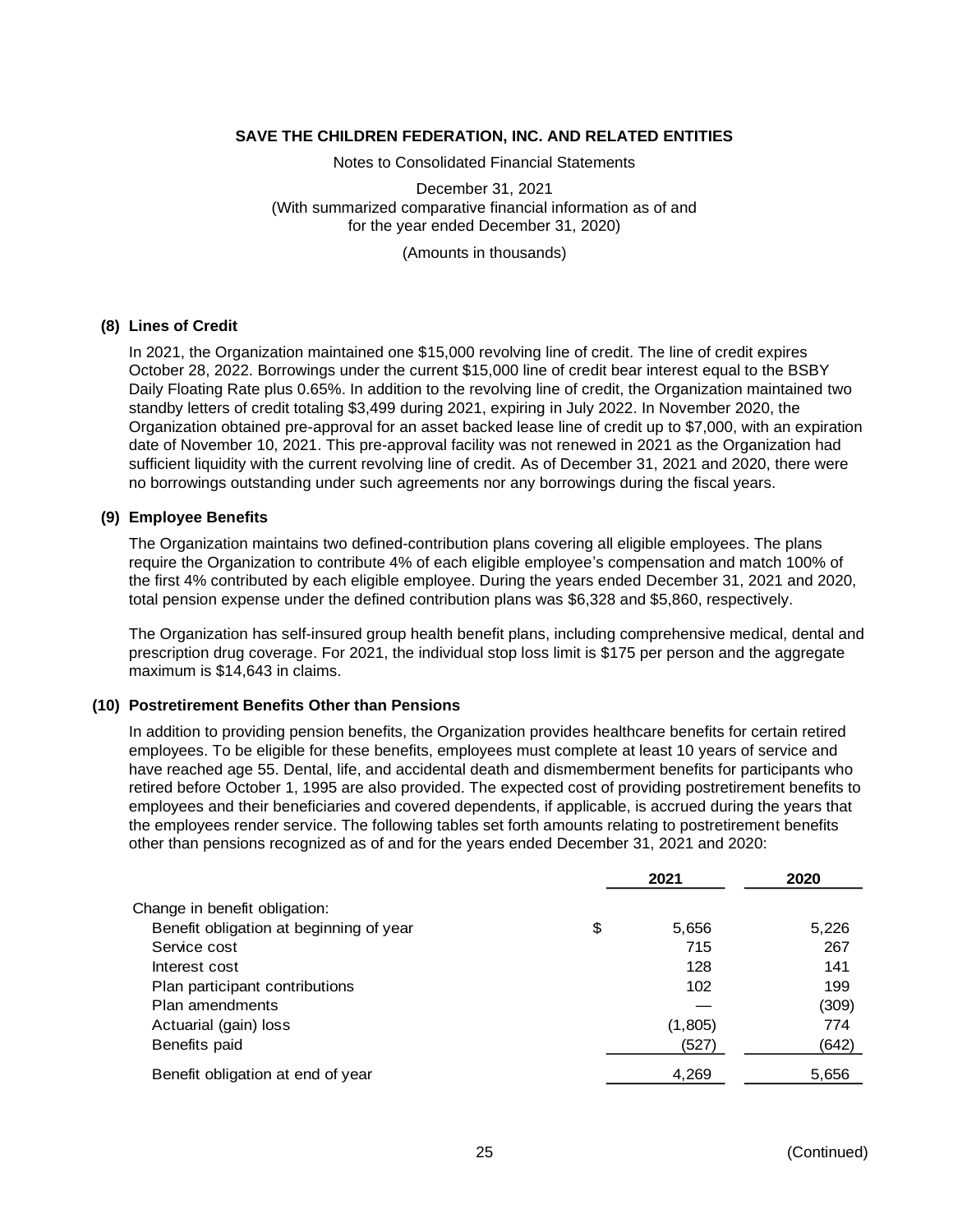Notes to Consolidated Financial Statements

December 31, 2021 (With summarized comparative financial information as of and for the year ended December 31, 2020)

(Amounts in thousands)

|                                                                                                                                                                          |          | 2021                            | 2020                |
|--------------------------------------------------------------------------------------------------------------------------------------------------------------------------|----------|---------------------------------|---------------------|
| Change in plan assets:<br>Fair value of plan assets at beginning of year<br><b>SCUS</b> contribution<br>Plan participant contributions<br>Benefits paid                  | \$       | 425<br>102<br>(527)             | 443<br>199<br>(642) |
| Fair value of plan assets at end of year                                                                                                                                 |          |                                 |                     |
| Postretirement benefits other than pensions<br>liability                                                                                                                 | \$       | 4,269                           | 5,656               |
| Components of net periodic benefit cost:<br>Service cost<br>Interest cost<br>Amortization of prior service cost<br>Amortization of net loss<br>Net periodic benefit cost | \$<br>\$ | 715<br>128<br>(50)<br>13<br>806 | 267<br>141<br>408   |
|                                                                                                                                                                          |          | 2021                            | 2020                |
| Assumption used for benefit obligation as of December 31,<br>2021 and 2020:<br>Discount rate                                                                             |          | 2.68%                           | 2.32%               |
| Assumptions used for benefit cost for the years ended<br>December 31, 2021 and 2020:<br>Discount rate                                                                    |          | 2.32%                           | 2.79 %              |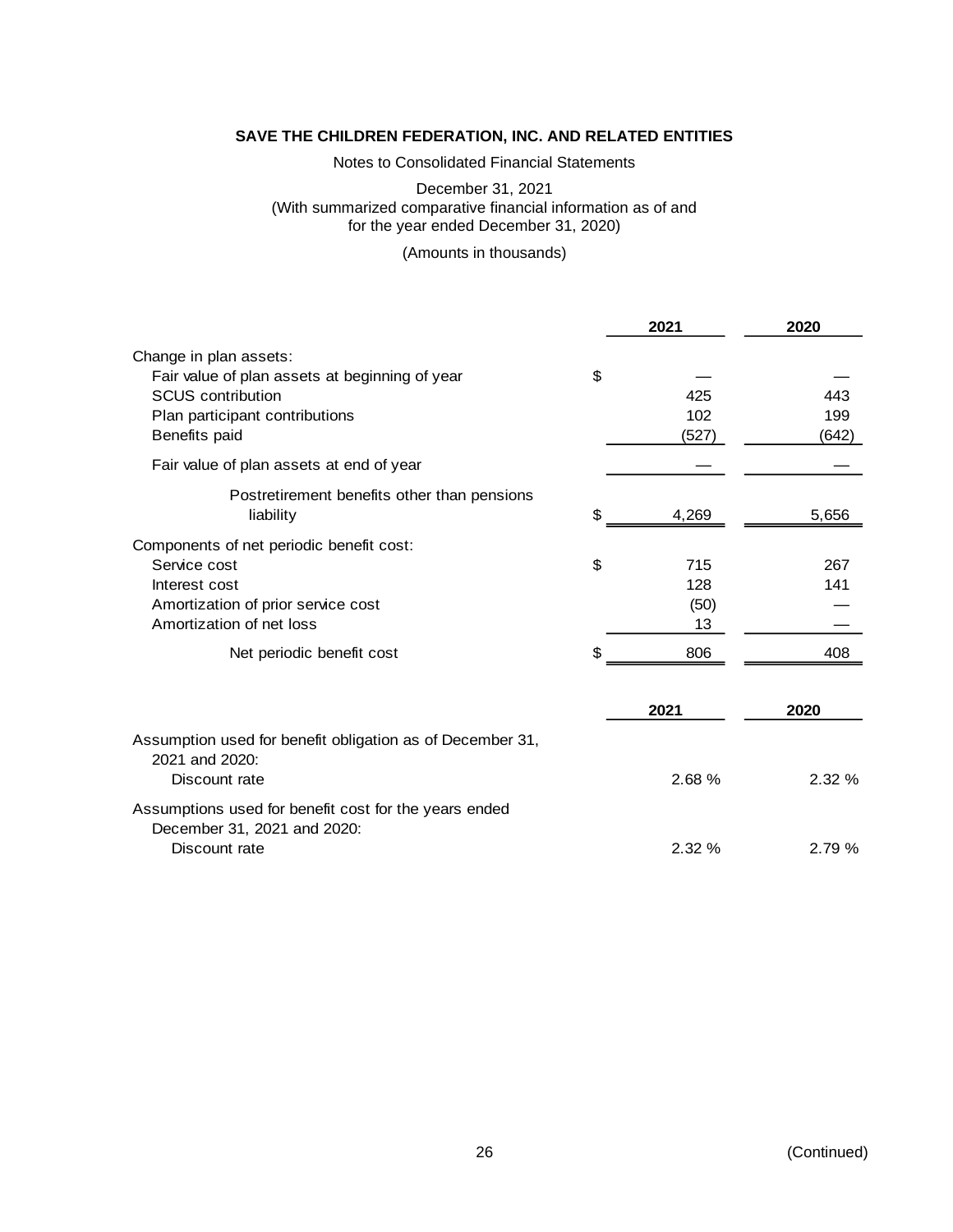Notes to Consolidated Financial Statements

December 31, 2021 (With summarized comparative financial information as of and for the year ended December 31, 2020)

(Amounts in thousands)

|                                                                                                                                                                                                            |    | 2021    | 2020  |
|------------------------------------------------------------------------------------------------------------------------------------------------------------------------------------------------------------|----|---------|-------|
| The components of postretirement benefit cost other than net<br>periodic benefit cost for the years ended December 31,<br>2021 and 2020, reported in fringe benefit expenses:<br>Net actuarial (gain) loss | S  | (1,768) | 465   |
| Total                                                                                                                                                                                                      | S. | (1,768) | 465   |
| Amounts not yet recognized as a component of net periodic<br>benefit cost as of December 31, 2021 and 2020:<br>Net actuarial loss (gain)                                                                   |    | 1,372   | (397) |
| Total                                                                                                                                                                                                      | \$ | 1.372   | (397) |

The following future benefit payments, which reflect expected future service, as appropriate, are expected to be paid as follows:

|           | Years | <b>Amount</b> |
|-----------|-------|---------------|
| 2022      | \$    | 188           |
| 2023      |       | 196           |
| 2024      |       | 217           |
| 2025      |       | 209           |
| 2026      |       | 210           |
| 2027-2031 |       | 1,373         |

The benefit obligation takes into account several assumptions, including the incidence and magnitude of medical claims by age, medical trend, employee turnover, and mortality. The mortality assumption includes projections of improved longevity in the future. The medical trend assumption has limited impact on the benefit obligation because of the organization capping its cost portion at January 1, 2001 levels. Effective January 1, 2002, retirees began paying for cost increases in excess of the January 1, 2001 levels.

The Organization has not identified any provisions of the Patient Protection and Affordable Care Act and the Health Care and Education Reconciliation Act that would be expected to have a significant impact on the measured obligation at December 31, 2021 and 2020.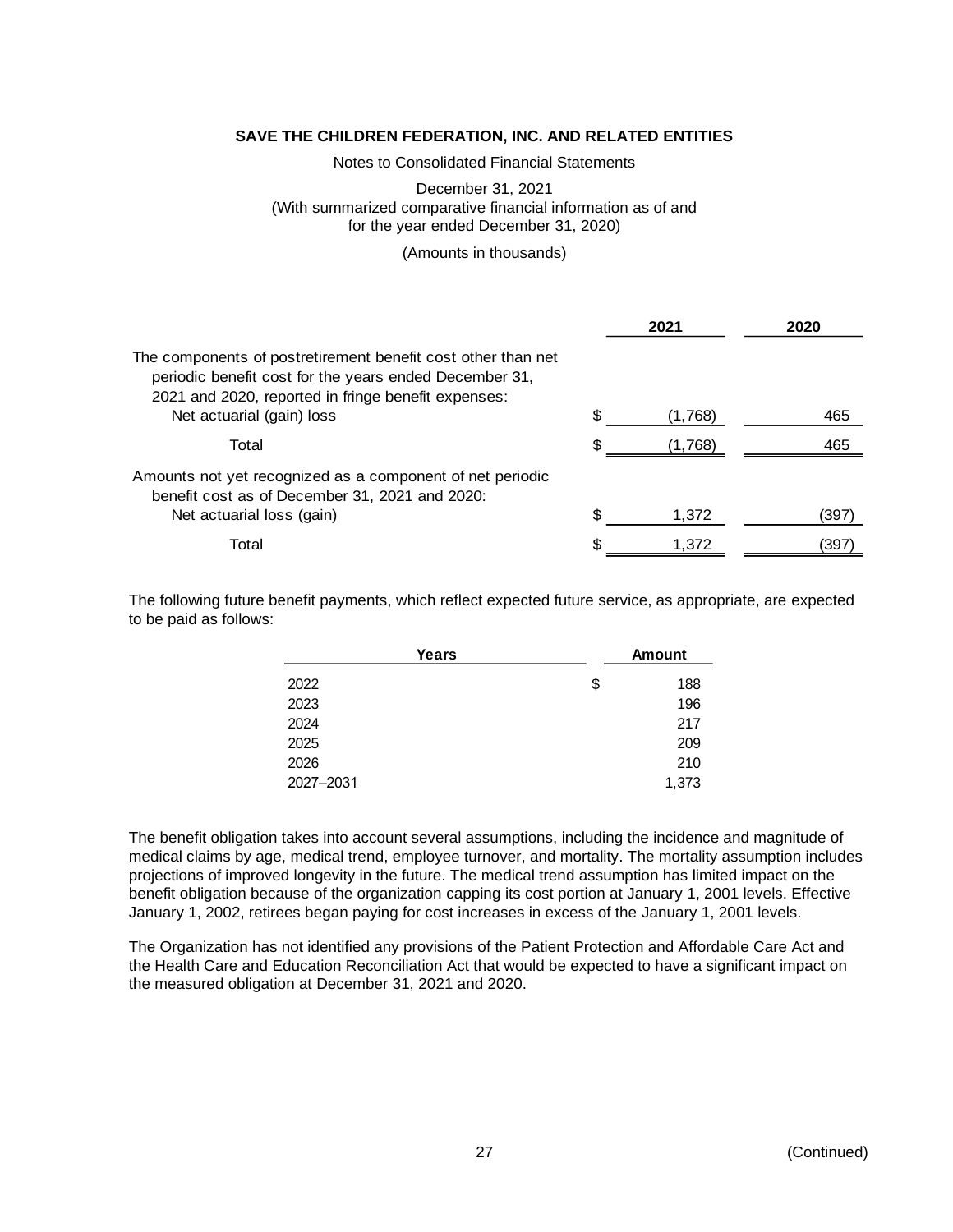Notes to Consolidated Financial Statements

December 31, 2021 (With summarized comparative financial information as of and for the year ended December 31, 2020)

(Amounts in thousands)

# **(11) Net Assets with Donor Restrictions**

Net assets with donor restrictions are available for the following purposes for the years ended December 31, 2021 and 2020, inclusive of appreciation on endowment corpus of \$16,981 and \$13,336, respectively.

|                                                               | 2021          | 2020    |
|---------------------------------------------------------------|---------------|---------|
| International country office programs                         | \$<br>10,012  | 11,580  |
| U.S. programs                                                 | 41,059        | 37,245  |
| International programs including match                        | 2,683         | 3,798   |
| Sector/thematic programs (emergency, education, health, etc.) | 34,427        | 28,888  |
| GIK programs                                                  | 5,677         | 1,903   |
| Other                                                         | 25,026        | 27,119  |
| Beneficial interest in perpetual trusts                       | 17,333        | 15,946  |
| Endowment corpus                                              | 43,994        | 41,483  |
| Endowment corpus contribution receivable                      | 600           | 1,450   |
|                                                               | \$<br>180,811 | 169,412 |

#### **(12) Lease Commitments**

The following is a schedule of the minimum future lease commitments for operating leases having initial or remaining noncancelable lease terms greater than one year as of December 31, 2021:

| Years      | <b>Amount</b> |
|------------|---------------|
| 2022       | \$<br>4,719   |
| 2023       | 4,730         |
| 2024       | 4,781         |
| 2025       | 4,846         |
| 2026       | 4,924         |
| Thereafter | 19,389        |
|            | \$<br>43,389  |

Rent expense, included in occupancy on the consolidated statement of functional expenses, amounted to \$5,446 and \$5,221 for the years ended December 31, 2021 and 2020, respectively.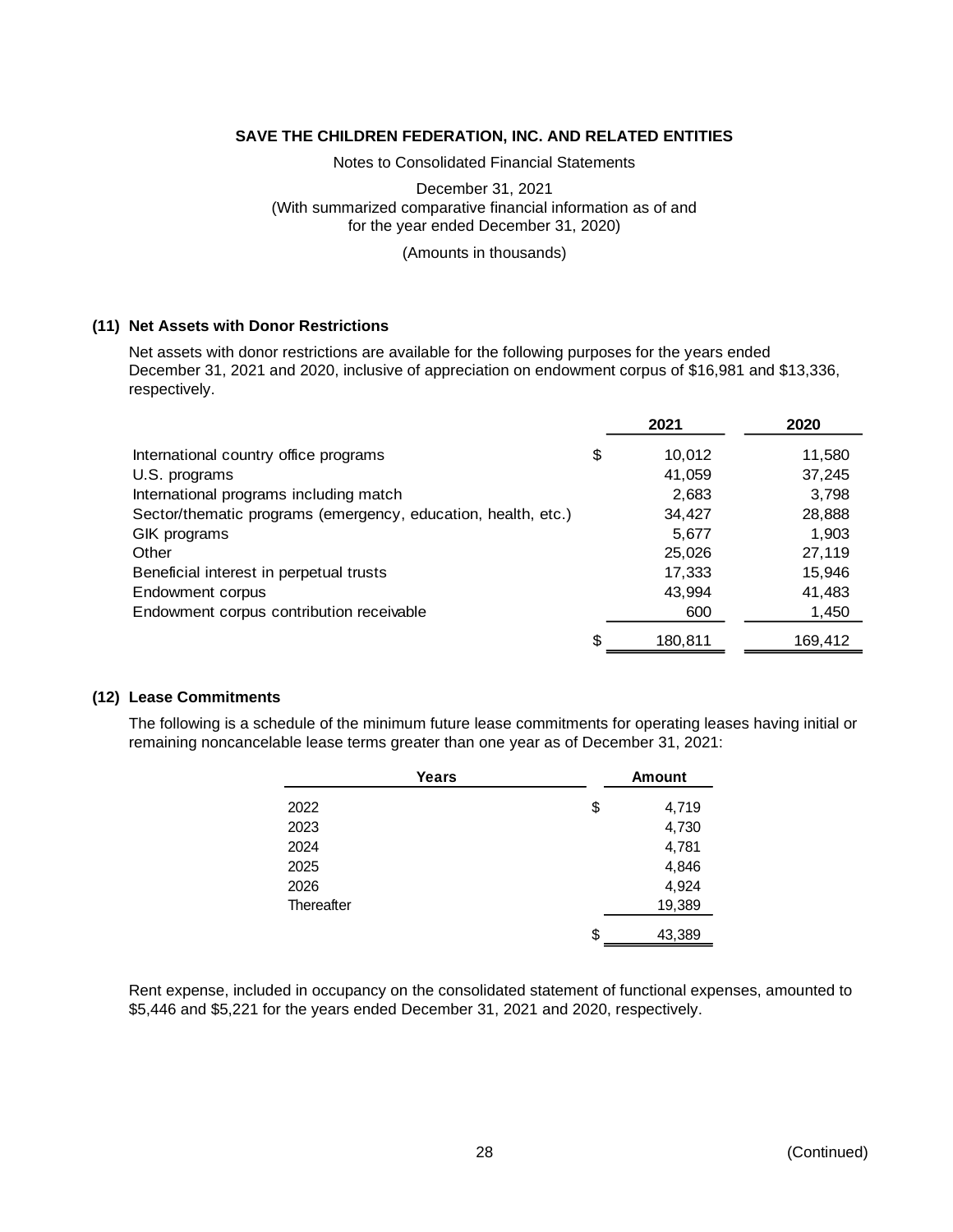Notes to Consolidated Financial Statements

December 31, 2021 (With summarized comparative financial information as of and for the year ended December 31, 2020)

(Amounts in thousands)

# **(13) Commitments and Contingencies**

The Organization is involved in various legal proceedings and claims arising in the normal course of business. Management does not expect the ultimate resolution of these actions to have a material adverse effect on the Organization's financial position, changes in net assets, or cash flows.

The Organization receives funding from government agencies for various activities, which are subject to audit. Although such audits may result in disallowance of certain expenditures, which would be absorbed by the Organization, in management's opinion, the ultimate outcome of such audits would not have a significant effect on the financial position, changes in net assets, or cash flows of the Organization.

#### *Government of Bolivia versus Save the Children (Bolivia)*

SCUS was a cooperating sponsor with USAID in connection with USAID's Food for Peace (USAID/FFP) commodity distribution and monetization program in Bolivia. Due to a long unresolved disagreement between the Government of Bolivia and the Government of the United States and in contravention of bilateral agreements between the two governments, the Government of Bolivia began asserting claims in December 2008 of past due taxes on shipments imported by SCUS and other NGOs working with the USAID/FFP program. As of December 31, 2021, approximately 60 separate claims related to shipments between 2002 and 2009, with a collective value of approximately \$18,000, are pending before Bolivian courts. SCUS has filed objections and is defending each claim. Additionally, SCUS maintains no material assets in country. As of December 31, 2021, no amounts have been accrued relating to this matter due to the uncertainty of the outcome.

#### **(14) Significant Funders and Concentrations of Credit Risk**

Revenue from U.S. government grants and contracts, including U.S. government commodities and ocean freight, represented 46.9% and 41.4% of total operating revenue for 2021 and 2020, respectively. During the years ended December 31, 2021 and 2020, 77.6% and 78.0%, respectively, of such U.S. government revenue were received from USAID through direct and pass‑through awards. At December 31, 2021 and 2020, 59.0% and 71.2% of grants and contracts receivable and 2.7% and 0.8%, respectively, of deferred revenue received under grants and contracts were related to USAID. The operations of the Organization's programs at present levels are dependent upon continued funding from USAID.

Financial instruments that potentially subject the Organization to concentrations of credit risk consist principally of foreign cash and cash equivalents. At December 31, 2021 and 2020, 2.9% and 4.8%, respectively, of cash and cash equivalents (including liquid investments) were deposited in banks in foreign locations. In addition, at December 31, 2021 and 2020, 86.7% and 78.5%, respectively, of the Organization's cash and cash equivalents were held by a single institution, for which \$250 was insured by the Federal Deposit Insurance Corporation.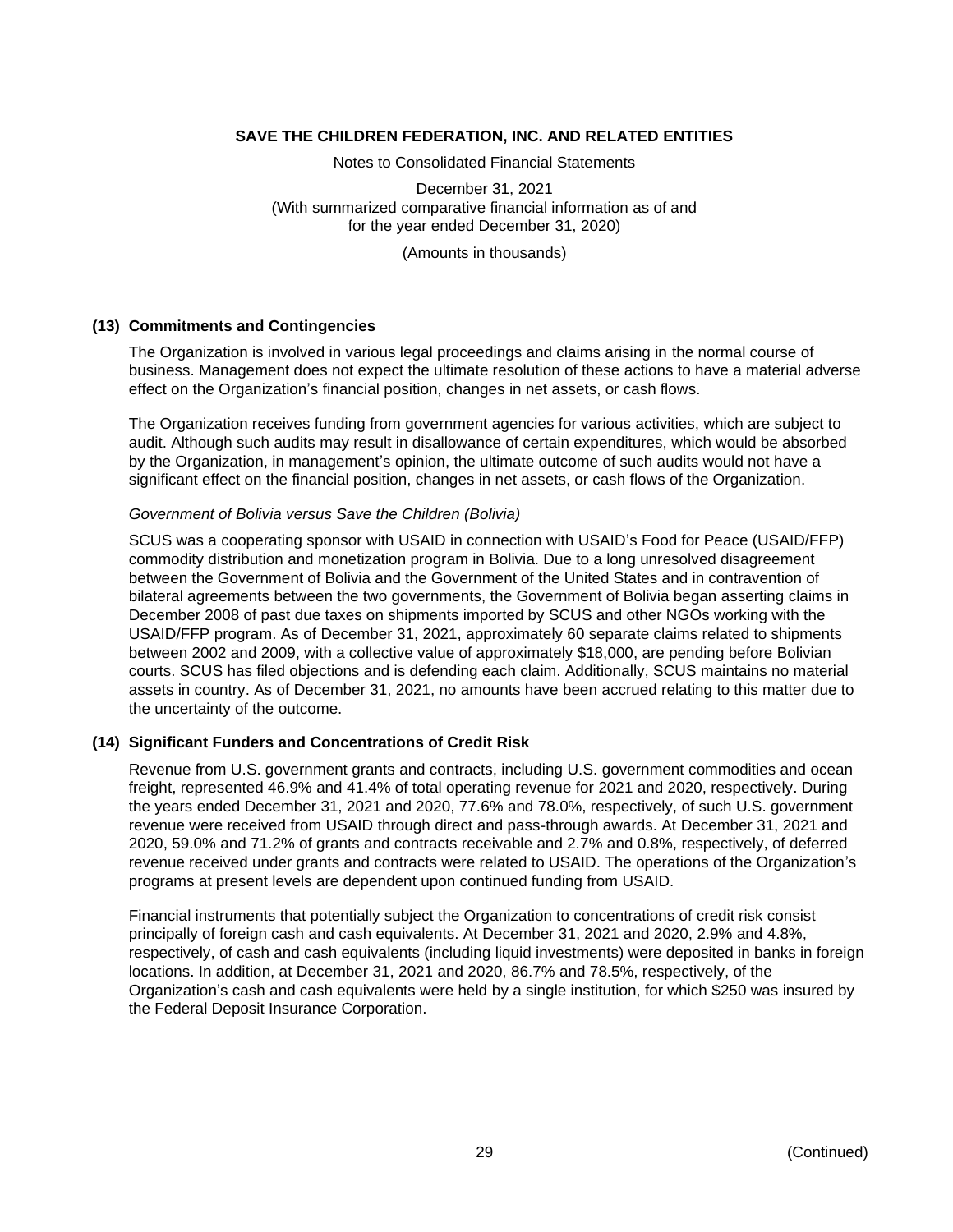Notes to Consolidated Financial Statements

December 31, 2021 (With summarized comparative financial information as of and for the year ended December 31, 2020)

(Amounts in thousands)

#### **(15) Program Activities**

A summary of program activities (without program development and public policy support) by sector and type for the years ended December 31, 2021 and 2020 is as follows:

|                                 | 2021 |             |                  |                       |                               |                 |                     |                            |         |         |
|---------------------------------|------|-------------|------------------|-----------------------|-------------------------------|-----------------|---------------------|----------------------------|---------|---------|
|                                 |      | Emergencies | <b>Education</b> | Health &<br>nutrition | Child poverty/<br>livelihoods | <b>HIV/AIDS</b> | Child<br>protection | Child rights<br>governance | Total   | FY 2020 |
| <b>Salaries</b>                 | \$   | 6,043       | 24,759           | 7,403                 | 5,712                         | 540             | 1,077               | 9                          | 45,543  | 40,844  |
| Employee fringe benefits        |      | 1,824       | 7,699            | 2,467                 | 1,918                         | 262             | 382                 | 3                          | 14,555  | 12,195  |
| Total salaries and              |      |             |                  |                       |                               |                 |                     |                            |         |         |
| related expenses                |      | 7,867       | 32,458           | 9,870                 | 7,630                         | 802             | 1,459               | 12                         | 60,098  | 53,039  |
| Grants and charges from SCI     |      | 54,113      | 104,337          | 235,269               | 82,997                        | 57,373          | 25,077              | 2,747                      | 561,913 | 451,466 |
| Grants to other agencies        |      | 16,721      | 38,447           | 7,191                 | 14,501                        | (135)           | 2,719               | 80                         | 79,524  | 93,352  |
| Commodities and freight         |      | 13,446      |                  |                       |                               |                 |                     |                            | 13,446  | 9,288   |
| Supplies, material, etc.        |      | 2,088       | 6,590            | 627                   | 424                           | 16              | 247                 | $\overline{2}$             | 9,994   | 10,210  |
| Travel                          |      | 588         | 504              | 116                   | 67                            | $\overline{2}$  | 29                  |                            | 1,306   | 1,144   |
| Professional fees               |      | ,551        | 3,180            | 1,136                 | 1,685                         | 23              | 93                  |                            | 7,669   | 5,870   |
| Occupancy                       |      | 332         | 4,225            | 119                   | 154                           | 4               | 31                  |                            | 4,866   | 4,519   |
| Telecommunications              |      | 122         | 417              | 81                    | 88                            |                 | 10                  |                            | 719     | 503     |
| Printing, postage, and shipping |      | 339         | 232              | 36                    | 36                            |                 | 102                 |                            | 746     | 670     |
| Depreciation and amortization   |      | 328         | 653              | 145                   | 186                           | 5               | 36                  |                            | 1,354   | 867     |
| Other                           |      | 838         | 1,502            | 202                   | 244                           | 6               | 72                  |                            | 2,865   | 1,540   |
| Total expenses                  |      | 98,333      | 192,545          | 254,792               | 108,012                       | 58,098          | 29,875              | 2,845                      | 744,500 | 632,468 |

# **(16) Liquidity and Availability**

The Organization regularly monitors liquidity required to meet its operating needs and other financial commitments, while also striving to maximize the investment of its available funds. The Organization maintains a financial resources policy that outlines acceptable investment vehicles for working capital, which includes reserves to be spent in the short term on current activities, donor restricted funds meant to be spent down over a relatively short period of time to fund programs, and operating cash, which includes gifts without donor restrictions and with restriction or funds for operating needs. Per the policy, the Organization invests available cash needed for its general expenditures, liabilities, and other obligations in short-term investments, specifically interest bearing checking accounts, money market funds, and money market mutual funds.

For purposes of analyzing resources available to meet general expenditures over a 12-month period, the Organization considers all expenditures related to its ongoing activities of providing services for children and community self-help assistance in the U.S. and throughout the world, as well as the conduct of activities to support those service operations, to be general expenditures. In addition to the financial assets available to meet general expenditures over the next 12 months, the Organization operates with a balanced budget and anticipates collecting sufficient funds to cover general expenditures not covered by donor-restricted resources.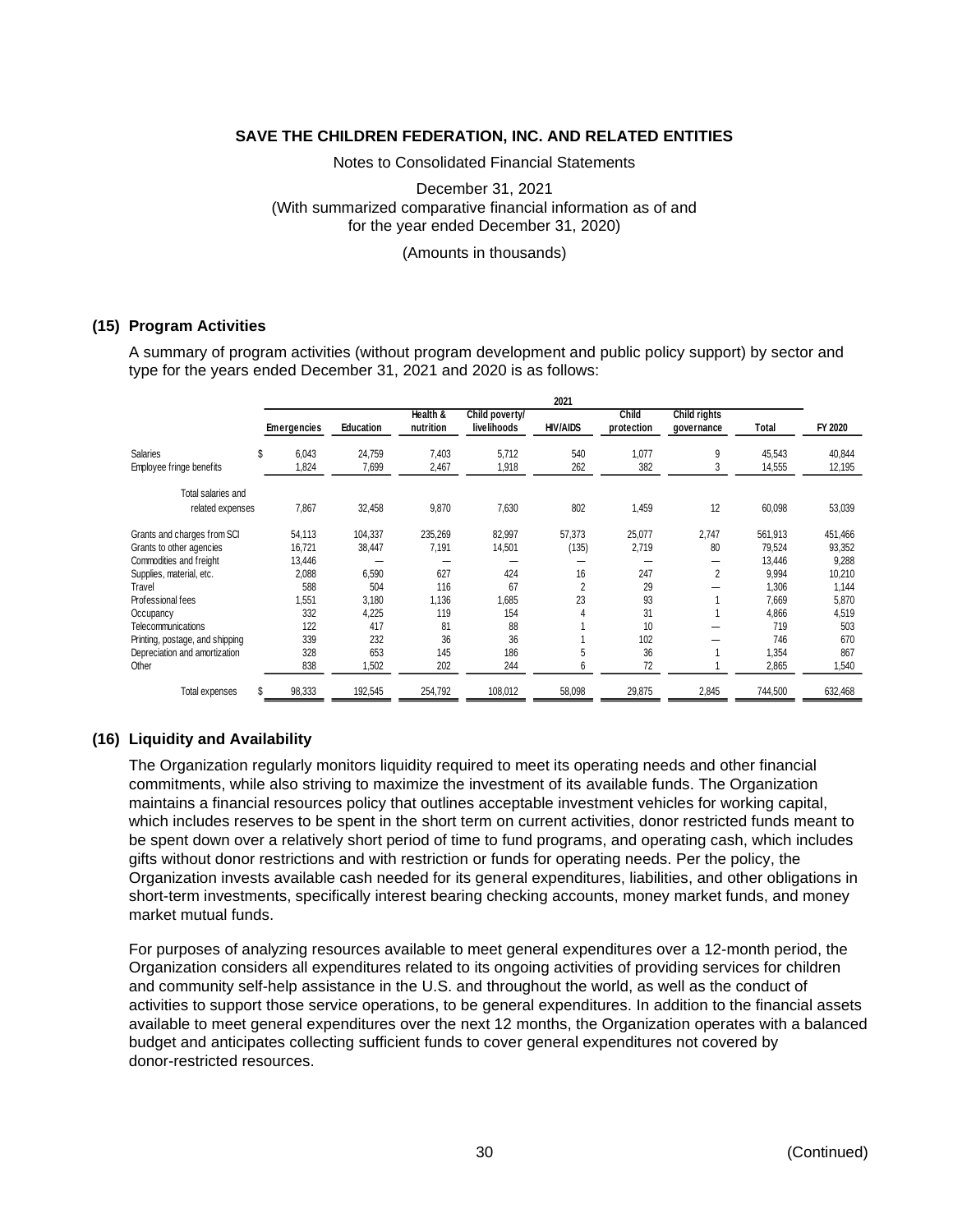Notes to Consolidated Financial Statements

December 31, 2021 (With summarized comparative financial information as of and for the year ended December 31, 2020)

(Amounts in thousands)

Financial assets for general expenditures available within one year from December 31 are as follows:

|                                                                                        | 2021          | 2020       |
|----------------------------------------------------------------------------------------|---------------|------------|
| Cash and cash equivalents                                                              | \$<br>79,026  | 54,342     |
| Grants and contracts receivable                                                        | 77,309        | 60,181     |
| Contributions receivable, net                                                          | 24,806        | 34,146     |
| Due from Save the Children International, net                                          | 29,217        | 33,419     |
| Assets of pooled income fund and charitable gift annuities                             | 3,792         | 3,247      |
| Investments                                                                            | 219,676       | 206,750    |
| Total financial assets                                                                 | 433,826       | 392,085    |
| Add endowment spending rate                                                            | 6,890         | 6,102      |
| Less amounts unavailable for general expenditures within                               |               |            |
| one year:                                                                              |               |            |
| Endowment funds restricted by donors of a perpetual                                    |               |            |
| nature                                                                                 | (44, 594)     | (42, 933)  |
| Unencumbered liquid assets required for line of credit                                 | (35,000)      | (35,000)   |
| Contributions due beyond one year                                                      | (3, 544)      | (6, 434)   |
| Active PIF and CGA not yet terminated                                                  | (2,742)       | (2, 307)   |
| Board-designated endowment                                                             | (129, 211)    | (121, 357) |
| Board-designated operating reserve                                                     | (13, 698)     | (14, 537)  |
| Donor restricted endowment appreciation                                                | (16, 981)     | (13, 336)  |
| Total financial assets available for general                                           |               |            |
| expenditure within one year                                                            | 194,946       | 162,283    |
| Other resources available:                                                             |               |            |
| Lines of credit                                                                        | 15,000        | 22,000     |
| Total financial assets and other resources<br>available for general expenditure within |               |            |
| one year                                                                               | \$<br>209,946 | 184,283    |

In addition to the financial assets and other resources available for general expenditure within one year, the Organization has board-designated endowment net assets without donor restrictions of \$129,211 and \$121,357 in 2021 and 2020 that, while the Organization does not intend to spend these for purposes other than those identified, the amounts could be made available for current operations, with Board approval, if necessary. Furthermore, an operating reserve of \$13,698 and \$14,537 as of December 31, 2021 and December 31, 2020, respectively, is available by action of the Board and is funded from any annual budgeted or unbudgeted surpluses. Board approval is required to access funds from the operating reserve.